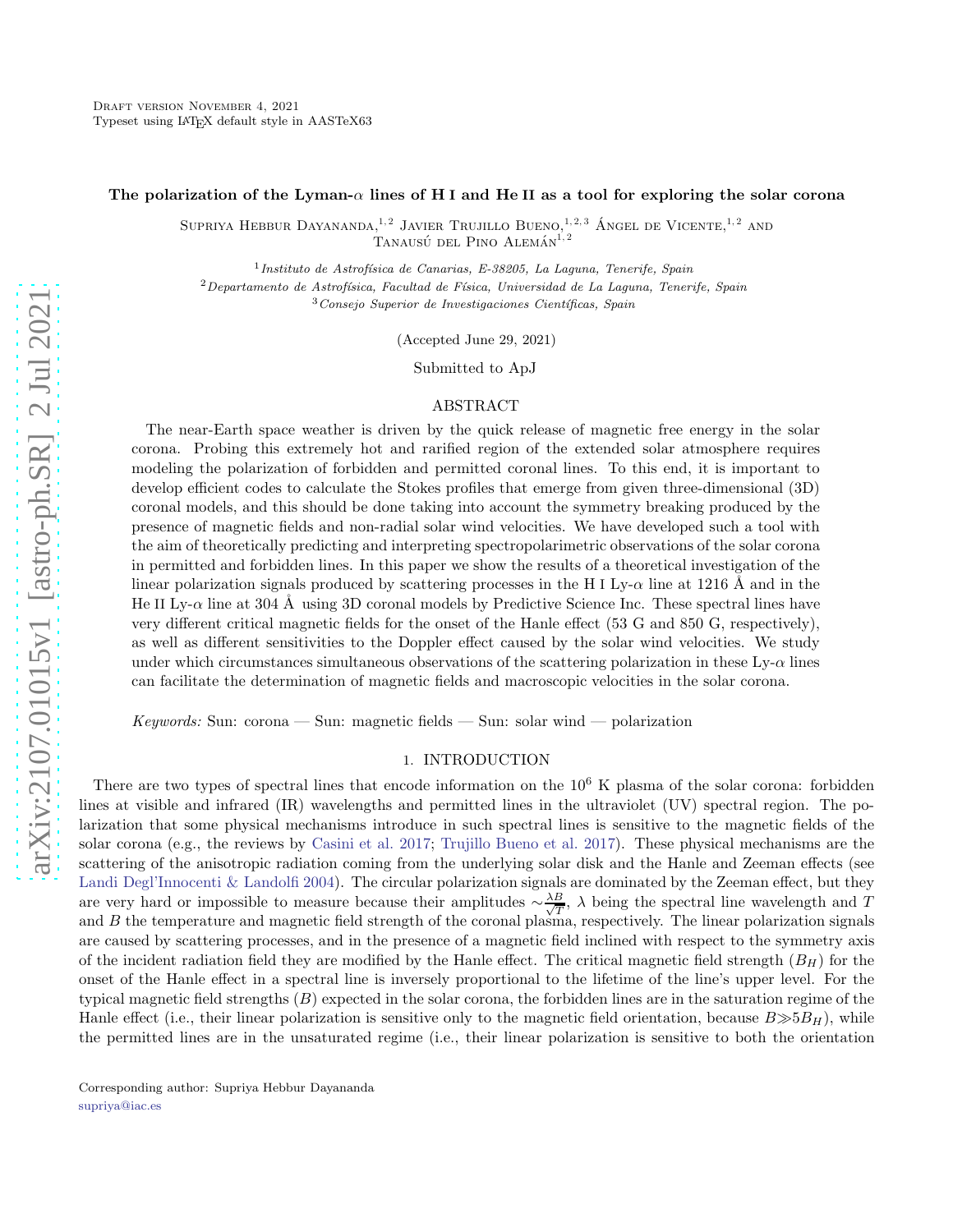## $2$  SUPRIYA ET AL.

and the strength of the coronal magnetic field, because typically  $0.2B_H \leq B \leq 5B_H$ ). In the present paper, we focus on the linear polarization produced by scattering processes in two permitted lines of the solar ultraviolet spectrum, which have very different sensitivities to the Hanle effect.

One of the spectral lines considered here is the hydrogen Ly- $\alpha$  line at 1216 Å, whose critical magnetic field strength for the onset of the Hanle effect is  $B_H \approx 53$  G. This spectral line originates all through the upper chromosphere and it shows a broad intensity profile in emission with a small depression at its core (e.g., [Warren et al. 1998\)](#page-8-2). The residual neutral hydrogen atoms in the solar corona scatter the intense Ly- $\alpha$  line radiation coming from the underlying chromosphere [\(Gabriel et al. 1971;](#page-8-3) [Moses et al. 2020](#page-8-4)). At coronal heights, the anisotropy of the Ly- $\alpha$  emission line radiation coming from the solar chromosphere is substantial. Consequently, the scattered coronal Ly- $\alpha$  radiation is expected to be linearly polarized. In the idealized situation of a spherically symmetric and static solar atmosphere, the linear polarization of the scattered radiation is parallel to the solar limb. In the presence of a non-radial magnetic field in the (optically-thin) corona of such idealized solar atmosphere the radiation field coming from the underlying solar disk still has axial symmetry around the radial direction, but the Hanle effect caused by the inclined magnetic field modifies the linear polarization of the zero-field case [\(Bommier & Sahal-Brechot 1982;](#page-7-1) [Fineschi et al. 1992\)](#page-8-5). However, the Hanle effect is not the only mechanism capable of modifying the linear polarization produced by scattering in permitted lines like hydrogen Ly- $\alpha$  (e.g., chapter 12 of [Landi Degl'Innocenti & Landolfi 2004](#page-8-1), and references therein). Of particular importance is the Doppler effect caused by the solar wind velocity, which has to be taken into account because at the UV wavelengths of the permitted lines the intensity of the solar disk radiation has spectral structure (e.g., an emission profile for the Ly- $\alpha$  line of H I). At each point in the solar corona its rarefied plasma is moving with a macroscopic velocity, with the implication that the mean intensity  $(J_0^0)$  of the radiation field as seen in the comoving frame increases (decreases) with increasing velocity for the case of an incident radiation field with an absorption (emission) line. In addition to this well-known Doppler brightening (dimming) effect, the anisotropy of the incident radiation field in the comoving reference frame is modified depending on the modulus and inclination of the macroscopic velocity with respect to the solar radial direction. Moreover, at points in the solar corona where the macroscopic velocity of the plasma is non-radial, we may have a symmetry breaking because the radiation coming from different points of the underlying solar disk with the same line of sight (LOS) inclination is differently affected by the Doppler effect [\(Sahal-Brechot et al. 1986,](#page-8-6) [1998;](#page-8-7) [Khan et al. 2011;](#page-8-8) [Khan & Landi Degl'Innocenti 2012\)](#page-8-9).

The other spectral line investigated here is the Ly- $\alpha$  line of He II at 304 Å, whose critical magnetic field for the onset of the Hanle effect is  $B_H \approx 850$  G [\(Trujillo Bueno et al. 2012\)](#page-8-10). This spectral line originates in the chromosphere-corona transition region (TR) and it shows an intensity profile in emission, which is narrower than that of the hydrogen  $Ly-\alpha$ line [\(Doschek et al. 1974](#page-7-2); [Cushman et al. 1975;](#page-7-3) [Cushman & Rense 1978\)](#page-7-4). There are residual He II ions in the solar corona, which scatter the He II 304 Å line radiation coming from the underlying TR [\(Gabriel et al. 1995](#page-8-11); [Moses et al.](#page-8-4) [2020\)](#page-8-4). At coronal heights the anisotropy of this spectral line radiation is substantial, and we therefore expect that the scattered coronal Ly- $\alpha$  line of He II at 304 Å is also linearly polarized. However, in contrast with the case of the hydrogen Ly- $\alpha$  line, we expect that the Ly- $\alpha$  line of He II is rather insensitive to the weak magnetic fields of the solar corona (because  $B_H \approx 850$  G for the He II line), but much more sensitive to the solar wind velocities (because of the much narrower He II emission line radiation coming from the TR).

In this paper we consider state-of-the-art three-dimensional (3D) models of the solar corona and calculate the maps of the linear polarization signals produced by scattering in the Ly- $\alpha$  lines of H I and He II, taking into account and neglecting the magnetic field and macroscopic velocity of the coronal models. Our aim is to quantitatively investigate whether the different sensitivities of this pair of  $Ly-\alpha$  lines to the coronal magnetic field and to the solar wind outflows can be exploited for facilitating the diagnostics of these quantities. To the best of our knowledge, this is the first time that the scattering polarization of the Ly- $\alpha$  line of He II produced by the residual He II ions of solar coronal models is investigated. The works of [Trujillo Bueno et al.](#page-8-10) [\(2012](#page-8-10)) and [Belluzzi et al.](#page-7-5) [\(2012\)](#page-7-5) concerned the linear polarization of the Ly- $\alpha$  lines of H I and He II produced by scattering in the upper solar chromosphere and in the transition region, which required taking into account the effects of radiative transfer.

In section [2](#page-2-0) we describe the formulation of the problem. In section [3](#page-3-0) we discuss some of the theoretical results, emphasizing the importance of velocity fields in understanding the linear polarization signals of the  $Ly-\alpha$  lines of H I and He II in the solar corona. Furthermore, in section [4](#page-4-0) we describe the two 3D Predictive Science Inc. models we have chosen and the emergent Stokes profiles calculated taking into account both the velocity and magnetic field of the models under consideration. Finally, we present our conclusions in section [5.](#page-6-0)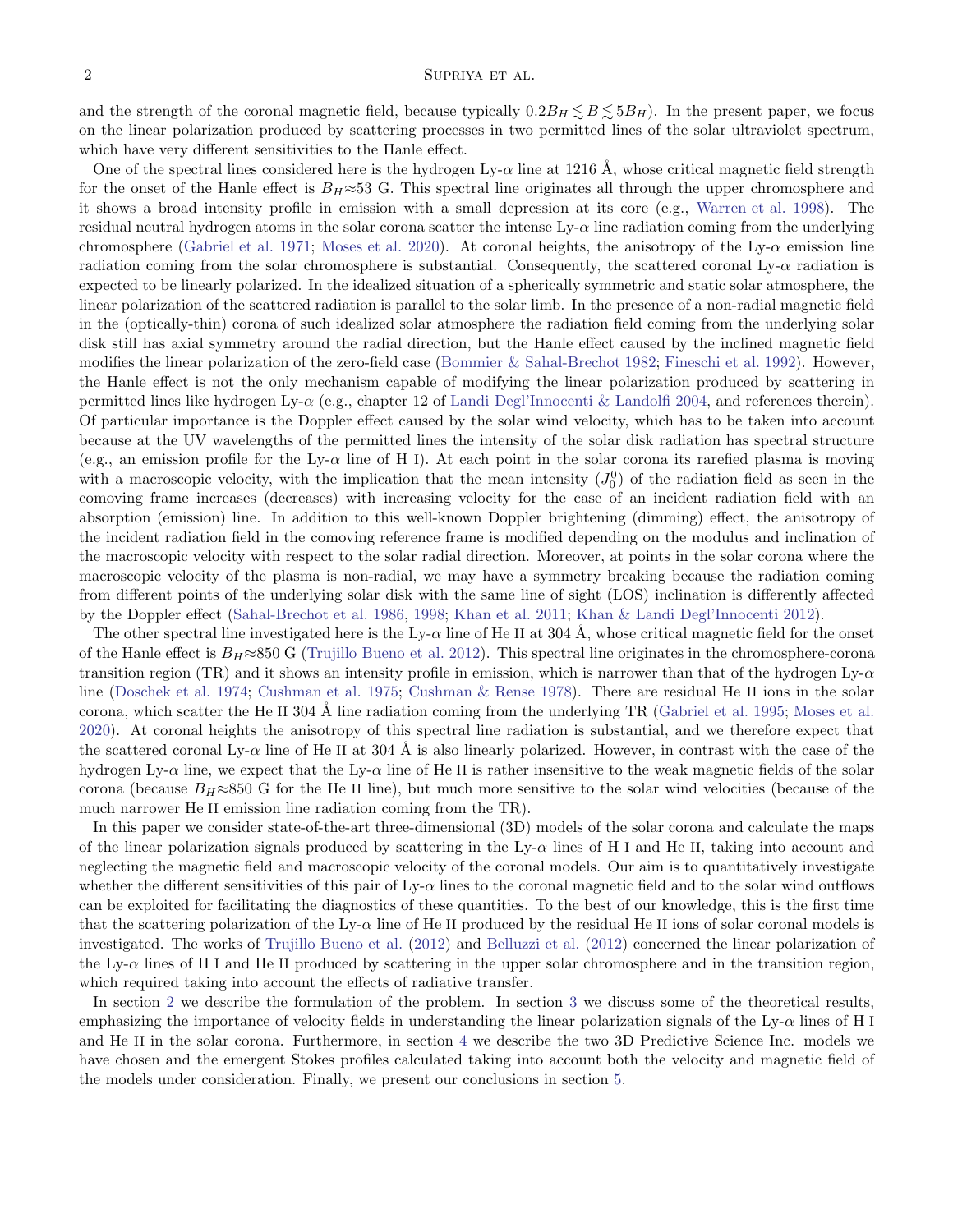#### 2. FORMULATION OF THE PROBLEM

<span id="page-2-0"></span>A detailed review of the physics of the spectral line polarization that results from the resonance scattering of solar-disk photons by residual coronal atoms (e.g., of H I or He II) can be found in section 3 of [Trujillo Bueno et al.](#page-8-0) [\(2017\)](#page-8-0). Here we summarize the main physical ingredients of the problem's formulation. Both Ly- $\alpha$  lines result from the transitions between levels  $n = 1$  and  $n = 2$ , with n the principal quantum number. The  $n = 1$  ground level is composed of the singlet  $1s^2S_{1/2}$ , while the upper level  $n=2$  consists of the singlet  $2s^2S_{1/2}$  and the doublet  $2p^2P_{1/2,3/2}$ . In both Ly- $\alpha$  lines, the radiation observed in the solar corona is dominated by resonance fluorescence [\(Gabriel et al.](#page-8-3) [1971;](#page-8-3) [Raymond et al. 1997;](#page-8-12) [Patchett et al. 1981;](#page-8-13) [Gabriel et al. 1995;](#page-8-11) [Moses et al. 2020\)](#page-8-4). Since collisional processes are expected to be negligible in the formation of these Ly- $\alpha$  lines in the solar corona, the upper level  $2s^2S_{1/2}$  cannot be populated and it can be ignored<sup>[1](#page-2-1)</sup>. The fact that the separation between the  $2p^2P_{1/2}$  and  $2p^2P_{3/2}$  fine structure (FS) upper levels is about 17 times larger than their natural width, imply that in a weakly magnetized and optically thin medium like the solar corona we can safely neglect any quantum mechanical interference between the magnetic sublevels pertaining to such two upper levels. Both Ly- $\alpha$  lines result from two transitions between the  $1s^2S_{1/2}$  lower level and the  $2p^2P_{1/2}$  and  $2p^2P_{3/2}$  upper levels, which are blended because their separation is much smaller than the line's Doppler width. Although the only level that contributes to the scattering polarization in these Ly-α lines is the upper level with angular momentum  $J = 3/2$ , the FS of the Ly- $\alpha$  lines must however be taken into account because it reduces the polarizability factor of the lines. Fortunately, as shown by [Bommier & Sahal-Brechot](#page-7-1) [\(1982\)](#page-7-1), the hyperfine structure can be safely neglected for modeling the scattering polarization of  $Ly-\alpha$  in the solar corona. In summary, a reliable modeling of the Ly- $\alpha$  radiation scattered by the solar corona can be achieved by means of a three-level model atom with the  $1s^2S_{1/2}$  ground level and the  $2p^2P_{1/2}$  and  $2p^2P_{3/2}$  upper levels, without any quantum interference between them.

The linear polarization produced by the scattering of anisotropic radiation in both  $Ly-\alpha$  lines is sensitive to magnetic fields with strengths between  $0.2B_H$  and  $5B_H$ , approximately, where  $B_H = 1.137 \times 10^{-7}/(t_{\text{life}}g)$  is the critical magnetic strength for the onset of the Hanle effect (with  $t_{\text{life}}$  and  $g = 4/3$  the radiative lifetime in seconds and the Landé factor of the line's upper level with  $J = 3/2$ , respectively). While  $B_H \approx 53$  G for the hydrogen Ly- $\alpha$  line at 1216 Å, it is  $B_H \approx 850$  G for the Ly- $\alpha$  line of He II at 304 Å [\(Trujillo Bueno et al. 2012\)](#page-8-10). This is because  $t_{\text{life}} \approx 1/A_{ul}$ , and the Einstein coefficient  $A_{ul}$  for spontaneous emission from the upper (u) to the lower (l) level for the Ly- $\alpha$  line of H I at  $1216 \text{ Å}$  is  $A_{ul} \approx 6.264 \times 10^8 \text{ s}^{-1}$  and is  $A_{ul} \approx 1.0029 \times 10^{10} \text{ s}^{-1}$  for the He II line at 304 Å, which is 16 times larger than the former.

To model the polarization of solar coronal lines, we have developed a computer code based on the multilevel atom theory described in section 7.2 of [Landi Degl'Innocenti & Landolfi](#page-8-1) [\(2004](#page-8-1)). Our choice for the quantization axis for total angular momentum is the solar radius vector through the considered spatial point in the solar corona; therefore, the statistical equilibrium equations are equations (7.78) given in such monograph, which can be directly solved once the incident radiation field is specified for each radiative transition in the multilevel model under consideration. The numerical solution of these equations gives the multipolar components  $\rho_Q^K(J)$  of the atomic density matrix for each atomic level of total angular momentum  $J$ . Since the solar corona is optically thin at the wavelengths of the considered Ly- $\alpha$  lines, we only have to calculate the emission coefficient  $\epsilon_i(\nu, \Omega)$  (where the index 'i' take the values 0,1,2, and 3, corresponding to Stokes I, Q, U, and V, respectively) for each line frequency  $\nu$  and propagation direction  $\Omega$ . This emission coefficient in the four Stokes parameters  $I_i(\nu, \Omega)$  has to be calculated at each position along the considered off-limb LOS, and we finally obtain the frequency-integrated Stokes signal

$$
I_i(\mathbf{\Omega}) = \int \mathrm{d}\nu \int_{LOS} \epsilon_i(\nu, \mathbf{\Omega}) \, \mathrm{d}s,\tag{1}
$$

where s is the geometrical distance along the LOS.

The emission coefficient depends on the multipolar components  $\rho_Q^K(J_u)$  of the atomic density matrix of the upper levels of the Ly- $\alpha$  lines, the calculation of which requires solving the statistical equilibrium equations for the three-level model atom mentioned above. Given that J-state interference do not play any role here and that collisional processes are negligible, the two upper levels are not coupled and one is basically left with a pair of two-level atom equations for

<span id="page-2-1"></span><sup>&</sup>lt;sup>1</sup> We are also assuming that electric fields in the solar corona do not play any role on the excitation of this level (see, [Favati et al. 1987](#page-7-6); [Casini 2005](#page-7-7), for information on the possible impact of an electric field).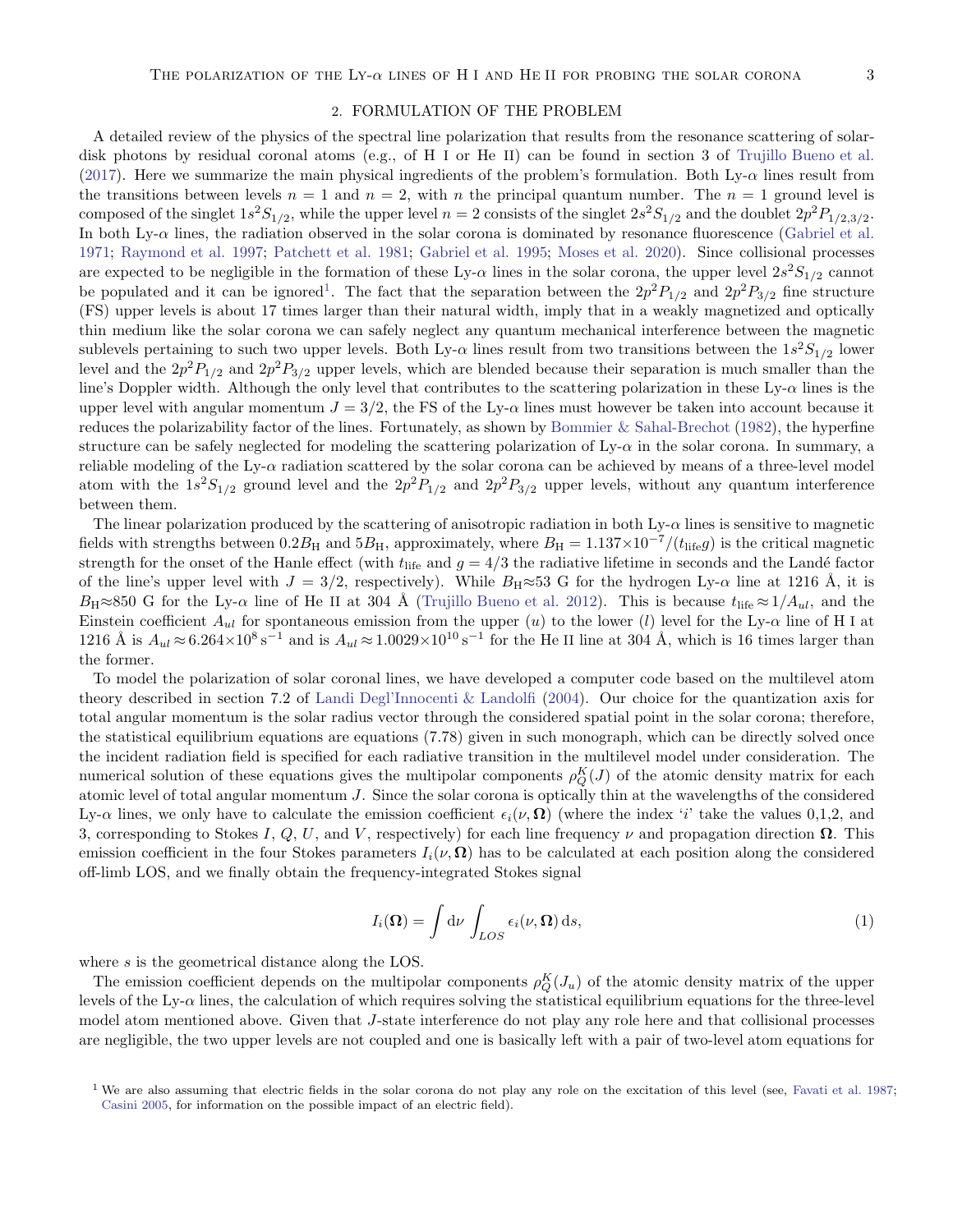the two blended transitions. The crucial quantity that enters these equations is the radiation field tensor  $J_Q^K$ , which quantifies the symmetry properties of the Ly- $\alpha$  radiation that illuminates the H I and He II atoms of the solar corona:

<span id="page-3-1"></span>
$$
J_Q^K(\nu_0) = \int_{\infty}^{\infty} f(\mathbf{v} - \mathbf{w}) d^3 \mathbf{v}
$$
  
 
$$
\times \oint \frac{d\Omega'}{4\pi} T_Q^K(0, \Omega') I(\nu_0 \left(1 + \frac{\mathbf{v}.\Omega'}{c}\right), \Omega'),
$$
 (2)

where  $\nu_0$  is the transition frequency, v is the vector sum of the thermal velocity and of the solar wind velocity,  $w$ , and  $f(\mathbf{v} - \mathbf{w})$  is the velocity distribution function of the atoms in the corona.  $T_Q^K(0, \Omega')$  is the polarization tensor, which depends on the propagation direction  $\Omega'(\theta', \chi')$  of the incoming radiation (see Figure 12.10 in LL04;  $\Omega(\theta, \chi)$ ) in this figure corresponds to  $\Omega'(\theta', \chi')$ . The last term in Eq. [\(2\)](#page-3-1) represents the Stokes-I emission profile of the incoming Ly- $\alpha$  radiation, which is Doppler shifted as seen by the coronal atoms. This equation accounts for the loss of axial symmetry of the radiation field at any given point in the solar corona, due to the Doppler effect caused by the macroscopic velocity of the solar wind.

In Eq. [\(2\)](#page-3-1) the term of the Doppler effect is

$$
\mathbf{v}.\mathbf{\Omega}' = v\left[\cos\theta'\cos\theta_v + \sin\theta'\sin\theta_v\cos(\chi'-\chi_v)\right],\tag{3}
$$

where v is the modulus of the velocity and the  $\theta_v$  and  $\chi_v$  angles indicate its direction. In a reference frame at rest with respect to the solar surface and having the Z-axis directed along the solar radius vector through the considered point in the solar corona, the radiation coming from the underlying solar disk is cylindrically symmetrical (i.e., independent of the azimuth), which implies that the only non-zero components of the radiation field tensor are  $J_0^0$  (mean intensity) and  $J_0^2$  (anisotropy). However, if the solar wind velocity has non-radial components, an observer in the comoving frame (i.e., the reference system moving with velocity  $v$  at the point under consideration) will see a radiation intensity that depends on the azimuth, which implies that also the  $J_1^2$  and  $J_2^2$  components will be non-zero. Clearly, in the case of a purely radial solar wind,  $J_1^2 = J_2^2 = 0$ . However,  $J_0^0$  and  $J_0^2$  are modified with respect to the static case because, due to the Doppler effect, the coronal atoms experience a lower radiation intensity (correspondingly the coronal atoms would experience Doppler-brightening if the incoming radiation were an absorption instead of an emission profile, see chapter 12 of [Landi Degl'Innocenti & Landolfi 2004,](#page-8-1) for more details).

The following section shows some illustrative results useful to clarify how the various components of the (comoving frame) radiation field tensor of the Ly-α lines of H I and He II react to radial and non-radial solar wind macroscopic motions. These academic results will be helpful in better understanding the results of Section 4, where we show the maps of the linear polarization signals in both Ly- $\alpha$  lines produced by scattering in 3D solar coronal models from Predictive Science Inc. In the calculations of this paper, the intensity profiles of the corresponding  $Ly-\alpha$  line radiation that emerges from the quiet solar disk are given in Figure [1.](#page-9-0) These Stokes-I profiles result from non-equilibrium radiative transfer calculations with the RH code of [Uitenbroek](#page-8-14) [\(2001\)](#page-8-14) in the semi-empirical model C of [\(Fontenla et al.](#page-8-15) [1993,](#page-8-15) hereafter, FAL-C). The radiation at the H I Ly- $\alpha$  line is calculated for a 10 level (9 H I levels + H II) model atom without fine structure, taking into account partial frequency redistribution effects in both Ly- $\alpha$  and Ly- $\beta$  transitions. The radiation at the He II Ly- $\alpha$  line is calculated for a 53 level (46 He I levels + 6 He II levels + He III) model atom, with fine structure only in the He I atomic levels and taking into account partial frequency redistribution effects in the He II Ly- $\alpha$  line. Both atomic models are part of the RH code, but we have modified them to increase the number of frequency nodes (in particular, the relevant Ly-α transitions are sampled with 200 frequency nodes) and to account for partial redistribution effects in the He II Ly- $\alpha$  line. As seen in Figure [1,](#page-9-0) the center-to-limb variation of these intensity profiles is not very significant. At coronal heights the anisotropy of the spectral line radiation in both Ly- $\alpha$  lines is fully dominated by the fact that the larger the height above the visible solar disk sphere the smaller the solid angle subtended. We have accounted for this fact as explained in Section 12.3 of [Landi Degl'Innocenti & Landolfi](#page-8-1) [\(2004\)](#page-8-1).

### 3. DOPPLER DIMMING AND SYMMETRY BREAKING

<span id="page-3-0"></span>It is of interest to start illustrating the impact of radial and non-radial solar wind velocities on the comoving frame radiation field tensor (cf., [Landi Degl'Innocenti & Landolfi 2004](#page-8-1)). To this end, we assume an  $10^6$  K isothermal solar coronal model with a constant outward macroscopic velocity and calculate the components of the radiation field tensor for the Ly- $\alpha$  lines of H I and He II. As shown in Figure [1,](#page-9-0) the intensity profiles of the Ly- $\alpha$  line radiation coming from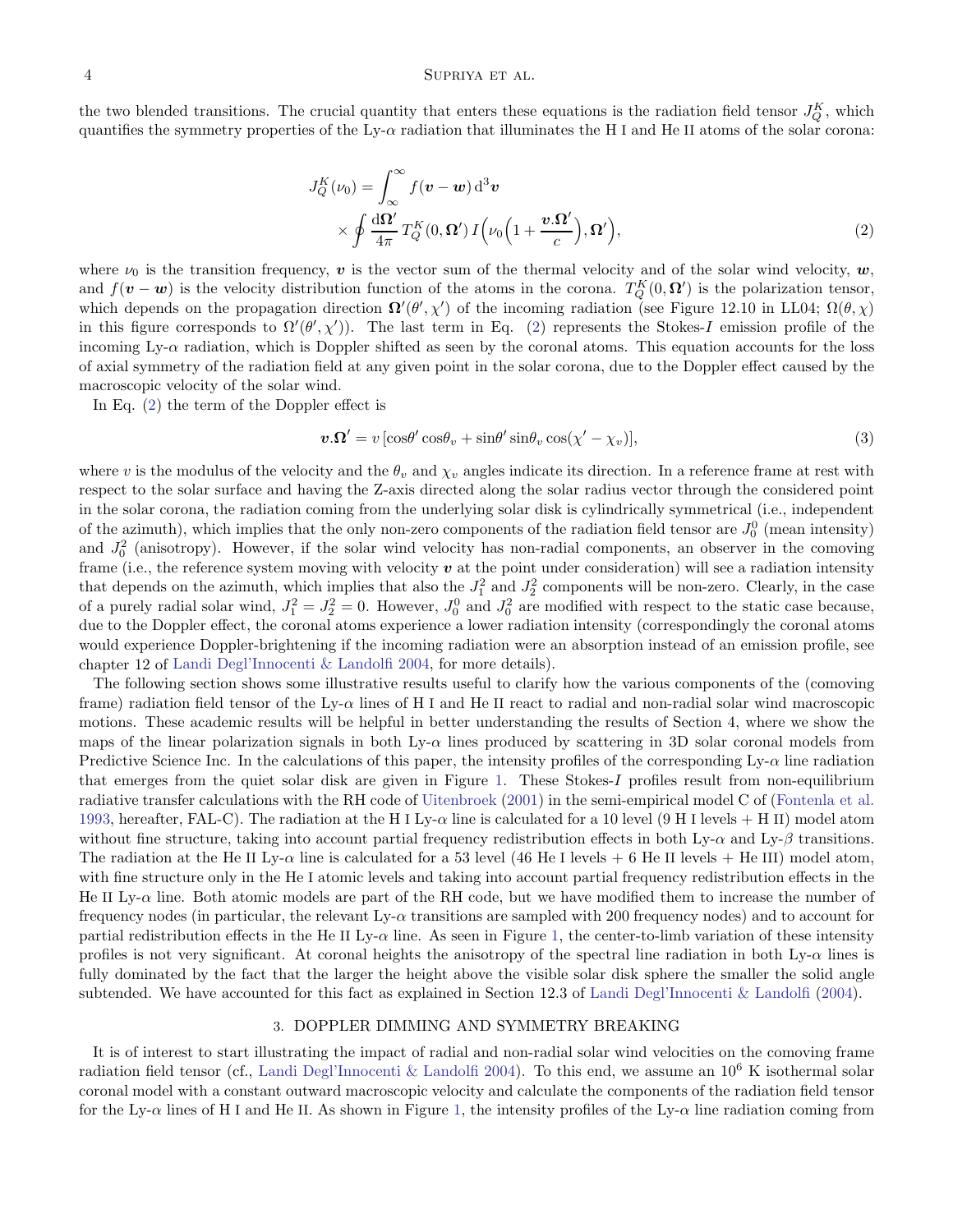the underlying solar disk have very different widths, with the H I 1216 Å line being ∼8.5 times broader than the He II  $304 \text{ Å}$  line.

First, we consider a range of solar wind velocities (0-1000 km/s) directed along the solar radius and calculate the radiation field tensor at various heights above the Sun's visible disk. Given that the macroscopic velocity is radial and that the underlying solar disk is assumed to be devoid of any structure (e.g., sunspots) capable of breaking the axial symmetry of the incident radiation field, the only non-zero components of the radiation field tensor are  $J_0^0$  and  $J_0^2$ . Figure [2](#page-10-0) shows the results for the Ly- $\alpha$  lines of H I (left panels) and He II (right panels), namely  $J_0^0$  (upper panels) and  $\sqrt{2}J_0^2/J_0^0$  (bottom panels) against the modulus of the radial solar wind velocity. We recall that the anisotropy factor of the radiation field at the spatial point under consideration is  $\sqrt{2}J_0^2/J_0^0$ , which is unity for the case of a unidirectional unpolarized radiation beam.

As expected, the mean intensity  $J_0^0$  is larger for the H I line, because for this spectral line the intensity that emerges from the underlying solar disk is about one order of magnitude larger than that corresponding to the He II line. Also, the larger the height above the solar visible disk the smaller the mean intensity, because the solid angle subtended by the Sun's visible sphere decreases. The most noteworthy point is the rapid decrease of  $J_0^0$  as the macroscopic velocity of the assumed radial solar wind increases. This so-called Doppler dimming effect occurs because, due to the Doppler effect, the emission peak of the radiation that comes from the underlying chromosphere and transition region, as seen from the coronal atoms, falls out of resonance. As a result, for sufficiently large velocities the solar wind atoms see, at frequency  $\nu_0$ , the radiation emitted by the underlying solar disk in the far wings of the line, where the intensity of the Ly- $\alpha$  line under consideration is smaller than at the line center. As expected, the Ly- $\alpha$  line of He II is more sensitive to this Doppler dimming effect, because the intensity profile of the incoming radiation is narrower.

As seen in the bottom panels of Figure [2,](#page-10-0) in the static case, the anisotropy factor of both  $Ly-\alpha$  lines is exactly the same, simply because the two lines have the same polarizability factor. When the solar coronal plasma is moving radially the anisotropy factor first decreases and then grows, as the magnitude of the velocity increases. The decrease occurs because the Doppler effect acts as a limb brightening: the nearly radial beams of the incoming radiation are redshifted and hence the coronal atoms see less intensity at frequency  $\nu_0$ , while the same effect is weaker for the predominantly horizontal radiation beams. Clearly, as soon as the velocity is sufficiently large the anisotropy factor tends to its static value because the coronal atoms see, at frequency  $\nu_0$ , the radiation emitted by the solar disk in the far wings of the line. This occurs much sooner for the narrower  $Ly-\alpha$  line of He II; therefore, the anisotropy factor in both lines is not exactly the same for 1000 km/s. Also, the sensitivity of the comoving frame anisotropy factor to the radial velocity is larger for the Ly- $\alpha$  line of He II, because the intensity profile of its incoming radiation is narrower.

The non-radial solar wind case for various inclinations of the macroscopic velocity is shown in Figure [3](#page-11-0) for a height  $h = 0.01 R_{\odot}$  above the Sun's visible disk. It is of interest to note in the four top panels the behaviour of  $J_0^0$  and  $\sqrt{2}J_0^2/J_0^0$  for non-radial solar winds, which can be understood by arguments similar to those outlined above. For example, for the case of a solar wind velocity perpendicular to the radial direction, the maximum Doppler shift and the corresponding decrease in the intensity seen by the coronal atoms occurs for the radiation beams coming from the sides and directed along the velocity vector. Accordingly, the comoving frame anisotropy factor decreases for the inclination angles 0° - 45° and increases for the later angles. However they all reach the static value in the limiting case of infinite velocity which is much greater than 1000 km/s for the representative case in Figure [3.](#page-11-0) Similar arguments can be made to understand the behaviour of the  $J_1^2$  and  $J_2^2$  components, which quantify the breaking of the cylindrical symmetry of the radiation field experienced by the moving coronal atoms. The real components of  $J_1^2$  and  $J_2^2$  are shown in Figure [3.](#page-11-0) As expected, because of the fulfilment of the cylindrical symmetry  $J_1^2 = J_2^2 = 0$  for v=0, and also for the limit of very large velocities ( $\gg 1000 \text{ km/s}$  for the case considered in Fig. [3;](#page-11-0) for such large velocities the coronal atoms see the far wings of the line radiation coming from the solar disk).

#### 4. RESULTS IN 3D CORONAL MODELS FROM PREDICTIVE SCIENCE INC.

<span id="page-4-0"></span>In this section we show maps of the frequency-integrated linear polarization signals produced by scattering processes in the Ly- $\alpha$  lines of H I and He II, which we have calculated in 3D models of the solar corona. Our aim is to show the different sensitivity of these lines to the model's magnetic field and macroscopic velocity.

# 4.1. The 3D models

We use 3D magneto-hydrodynamic models of the solar corona and inner heliosphere developed by Predictive Science Inc. (see https://www.predsci.com/portal/home.php). These publicly available coronal models are developed using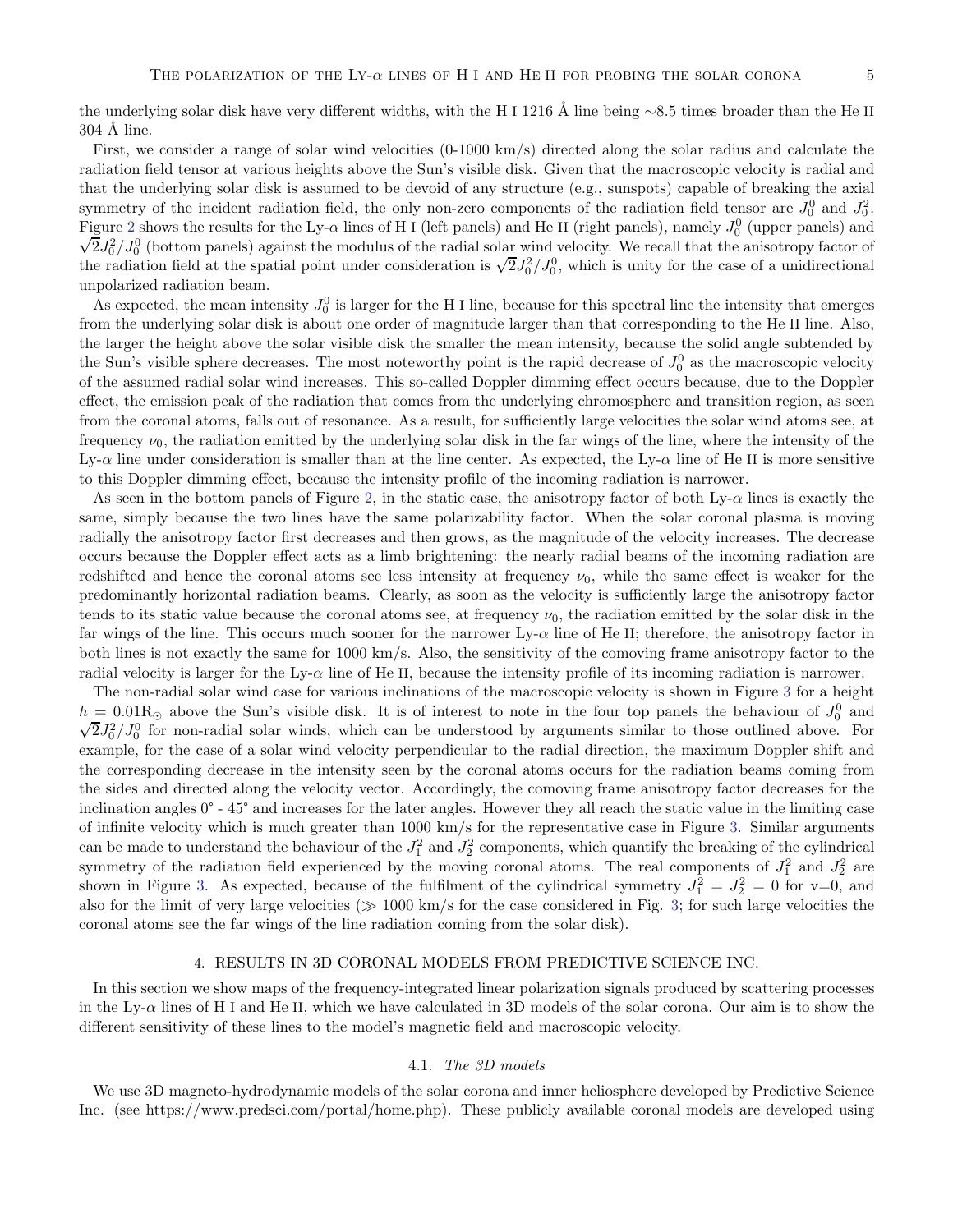#### 6 SUPRIYA ET AL.

photospheric magnetic field observations to specify the boundary condition on the radial component of the magnetic field, and they include energy transport processes such as coronal heating, anisotropic thermal conduction, and radiative losses [\(Lionello et al. 2009;](#page-8-16) [Riley et al. 2015](#page-8-17)). These 3D models provide the proton number densities, the temperature, the magnetic field, and the velocity of the coronal plasma at each spatial point (in spherical coordinates).

We use two of such coronal models: CR2138 (corresponding to 2013 June 30) and CR2157 (corresponding to 2014 November 14). Figures [4](#page-12-0) and [5](#page-13-0) visualize the temperature, the proton density, the magnetic field strength and the velocity of models CR2157 and CR2138, respectively. While the model CR2157 shows a close to the limb  $(h < 1.5R<sub>o</sub>)$ magnetic activity larger than the model CR2138, it also presents weaker macroscopic velocities at such heights. Hereafter, we call the model CR2157 "the magnetic model" (see Figure [4\)](#page-12-0) and the model CR2138 "the dynamic model" (see Figure [5\)](#page-13-0). These two models are useful to illustrate the different sensitivities of the considered  $Ly-\alpha$  lines to the coronal magnetic field and to the solar wind velocity. For a better comparison between the two coronal models, Figure [6](#page-13-1) shows the variation of the magnetic field strength and modulus of the velocity along the radial directions indicated in the bottom right panel of Figures [4](#page-12-0) and [5.](#page-13-0)

The number densities of H I and He II are computed using the relation

$$
N(\mathbf{X}^{+m}) = \frac{N(\mathbf{X}^{+m})}{N(\mathbf{X})} \frac{N(\mathbf{X})}{N(\mathbf{H})} N(\mathbf{H}),
$$
\n(4)

where  $N(X)$ ,  $N(X+m)$ , and  $N(H)$  are the number density of element X, the number density of element X in the m-th ionization stage, and the hydrogen number density, respectively. The ionization fraction of the element  $X^{+m}$ ,  $N(X^{+m})/N(X)$ , is taken from the CHIANTI database - version 10 [\(Dere et al. 1997;](#page-7-8) [Del Zanna et al. 2021\)](#page-7-9). The abundance ratio in the solar corona,  $N(X)/N(H)$ , is as given in [Schmelz et al.](#page-8-18) [\(2012](#page-8-18)). We assume that  $N(H)$  is the same as the proton number densities given in the 3D model being considered, i.e., fully ionized plasma.

In the following sections we show:

- $\bullet$  the total number of photons,  $n_{\text{photons}}$ , emitted per unit area, per unit time, and per steradian,
- the total linear polarization,  $P = \frac{\sqrt{Q^2 + U^2}}{I}$  $\frac{1}{1}$ ,
- the relative polarization,  $P_r = \frac{P_0 P}{P_0}$  (with  $P_0$  the degree of polarization when there are no symmetry breaking effects),
- the rotation of the polarization plane,  $R = \frac{1}{2} \tan^{-1}(\frac{U}{Q})$ , with respect to the local solar limb.

The linear polarization maps shown below correspond to a LOS integration of  $6R_{\odot}$  centered around the POS.

## 4.1.1. Polarization maps of "the magnetic model" CR2157

Some physical quantities of this coronal model are shown in Figure [4,](#page-12-0) for positions in the POS up to approximately two solar radii above the model's visible disk. The application of our computer code for calculating the polarization of the spectral line radiation scattered by the solar corona allows us to perform several numerical experiments, useful for understanding the diagnostic potential of the lines under consideration. We recall that this requires to calculate the comoving frame radiation field tensor of the spectral line at each spatial point within the corona of the model, to solve the statistical equilibrium equations to determine the emission coefficient in the Stokes parameters, and to calculate the emergent Stokes signals after integrating along each LOS and over the line's frequency interval.

We start by considering the nonmagnetized and static case. To this end, we carried out the calculations after forcing to zero the model's magnetic field and macroscopic velocity. Figure [7](#page-14-0) shows the results for the number of photons in the Ly- $\alpha$  lines of H I (left panel) and He II (right panel), per unit area, per unit time and per solid angle unit. In these panels the overplotted short black lines indicate the direction of the linear polarization signals and their length the polarization amplitude. The number of photons in the line radiation scattered by the model's corona is larger in the hydrogen Ly- $\alpha$  line despite the fact that the number density of residual neutral hydrogen atoms is slightly less than the number density of He II atoms (see the top panel of Figure [12\)](#page-17-0). This is because of the larger incoming radiation for the Ly- $\alpha$  line of H I as compared to that of the Ly- $\alpha$  line of He II. As seen in the right panel of Figure [7](#page-14-0) and the bottom panel of Figure [12,](#page-17-0) the number of photons in the Ly- $\alpha$  line of He II are very low after 0.5R<sub> $\odot$ </sub> above the model's visible disk; hence, detecting the polarization of this line at those heights would require prohibitively long integration times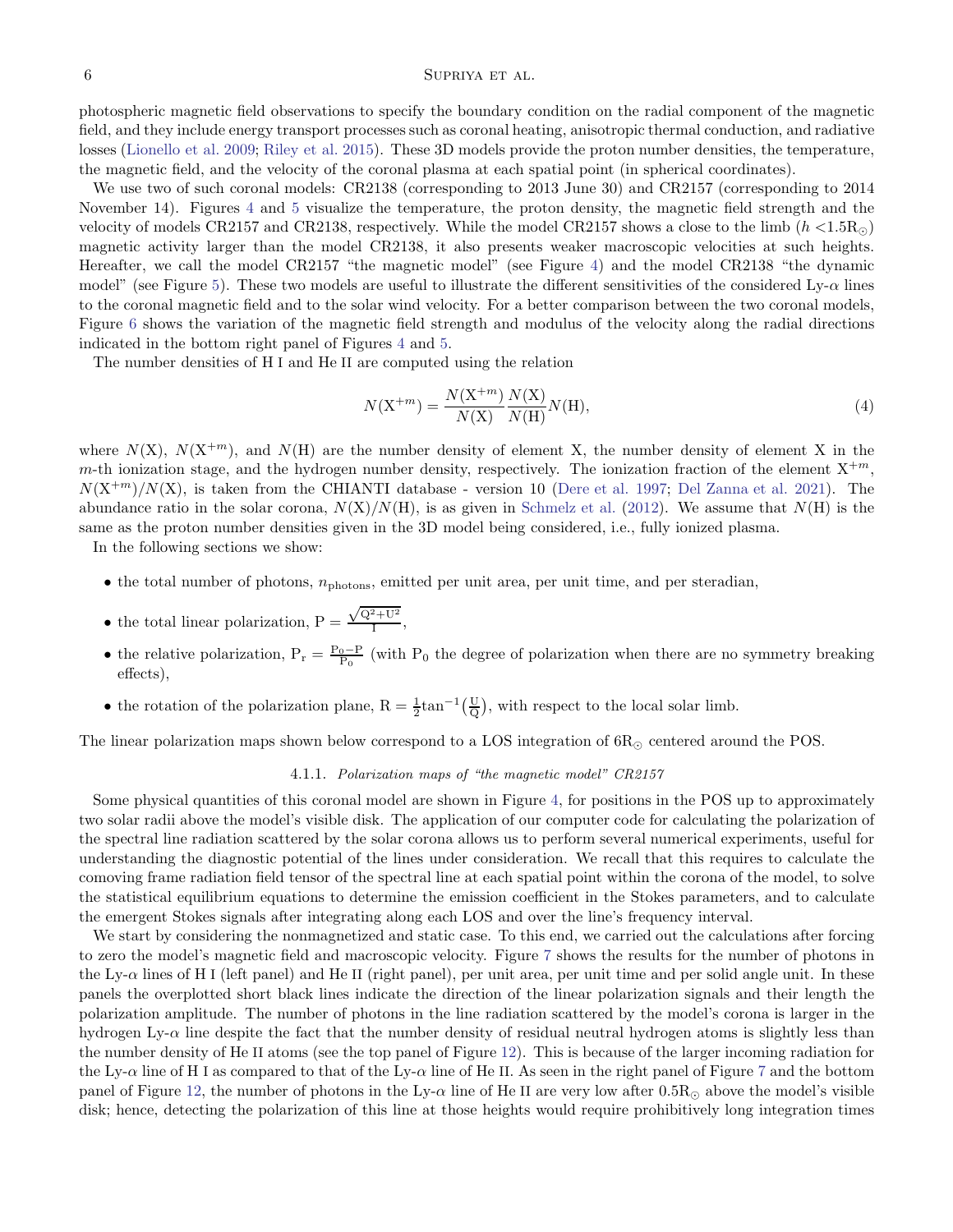and/or telescope apertures. To substantiate this, in Figure [8](#page-14-1) we compare the exposure times, for both the intensities in Figure [7,](#page-14-0) needed to measure  $10^7$  photons with an instrument of 500 cm<sup>2</sup> collection area, 20 arcsec spatial sampling and an instrument efficiency of 0.01. For this reason, the remaining figures show the results up to  $0.5R<sub>©</sub>$  above the model's visible disk.

As expected, in the absence of any symmetry breaking, the linear polarization of the scattered radiation is always perpendicular to the solar radius vector through the observed point. Moreover, the amplitude of the linear polarization is the same in both Ly- $\alpha$  lines, because their levels have the same angular momentum values and, therefore, the same polarizability. This can also be seen in Figure [9,](#page-14-2) which shows that the total fractional linear polarization signals for the non-magnetic and static case under consideration increase with height in the solar coronal model, reaching values of about 20% at heights  $h \approx 0.5 R_{\odot}$  above the solar surface.

In Figure [10](#page-15-0) we show what happens when we take into account only the Hanle effect produced by the model's magnetic field (i.e., we force to zero the model's macroscopic velocity, thus assuming that there is no solar wind). The figure shows the relative polarization  $P_r$  (left panels) and the rotation of the polarization plane R for the Ly- $\alpha$  lines of H I (top panels) and He II (bottom panels). Obviously, in the static case being considered  $P_r = R = 0$ , where the Hanle effect does not operate. As mentioned above, the critical magnetic field for the onset of the Hanle effect is  $B_H = 53$  G for the hydrogen Ly- $\alpha$  line and  $B_H = 850$  G for the Ly- $\alpha$  line of He II, and the typical sensitivity to the Hanle effect occurs for magnetic strengths between  $0.2B_H$  and  $5B_H$ . Given that the magnetic field strengths in "the magnetic model" CR2157 of the solar corona are weaker than 100 G, it is logical to find in Figure [10](#page-15-0) that only the hydrogen  $Ly-\alpha$  line shows a significant Hanle effect. In particular, in the near to the limb regions where the model's magnetic field is more intense and/or longitudinal, the Hanle effect in the Ly- $\alpha$  line of H I produces a sizable depolarization and rotation of the polarization plane.

Correspondingly, Figure [11](#page-16-0) isolates the impact of the Doppler effect produced by the solar wind of the model (i.e., we force to zero the magnetic field). Because the He II Ly- $\alpha$  line coming from the underlying atmosphere is much narrower than the H I Ly- $\alpha$  line, the impact on the scattering polarization is much more significant for the He II Ly- $\alpha$ line. Nevertheless, since below 1.5R<sup>⊙</sup> the model's macroscopic velocity is rather small (see the bottom right panels of Figures [4](#page-12-0) and [6\)](#page-13-1), the impact of the model's solar wind on the linear polarization of the He II line is correspondingly small. In coronal regions similar to those in this model, the He II Ly- $\alpha$  line can be considered to be a useful reference line for facilitating the detection of the fingerprints of the Hanle effect in the hydrogen  $Ly-\alpha$  line.

## 4.1.2. Polarization maps of "the dynamic model" CR2138

As seen in Figure [5,](#page-13-0) in "the dynamic model" the solar wind velocities are much larger, with values reaching 200 km/s even at coronal heights lower than  $1.5R<sub>\odot</sub>$  (see also Figure [6\)](#page-13-1). A comparison of the number densities of H I and He II and of their corresponding  $Ly-\alpha$  intensities in the two coronal models under consideration are given in Figure [12.](#page-17-0) The magnetic field of this model is weaker than in "the magnetic model" CR2157 previously considered, and thus the impact of the Hanle effect in the Ly- $\alpha$  line of H I is smaller (see the top panels of Figure [13\)](#page-18-0) and there is no hint of the Hanle effect in the Ly- $\alpha$  line of He II (see the bottom panels of Figure [13\)](#page-18-0).

However, the sizable macroscopic velocities of "the dynamic model" wind produce an important depolarization and a rotation of the plane of linear polarization in the He II line (see the bottom panels of Figure [14\)](#page-19-0), much larger than in the broader Ly- $\alpha$  line of H I (see the top panels of Figure [14\)](#page-19-0). Interestingly, the solar wind velocities of "the dynamic model" not only produce a strong depolarization and an anti-clockwise rotation of the polarization plane in the region of the model where the macroscopic velocity is more vigorous, but also an enhancement of the linear polarization and a clockwise rotation of the polarization plane in other regions of the coronal model where the macroscopic velocity is non-radial. In coronal regions similar to those in this model, the hydrogen Ly- $\alpha$  line can be considered to be a useful reference line for facilitating the detection of the fingerprints of the solar wind in the Ly- $\alpha$  line of He II.

# 5. CONCLUSIONS

<span id="page-6-0"></span>The future of coronal spectropolarimetric diagnostics is through spectral lines with complementary sensitivities to the physical quantities of the mega-kelvin plasma. The linear polarization produced by the scattering of anisotropic radiation in suitably chosen spectral lines and its modification by the Hanle effect produced by the magnetic fields of the solar corona is one of the key mechanisms for obtaining empirical information on the solar corona. Here we have considered the Ly- $\alpha$  lines of H I and He II investigating their polarization in two 3D coronal models by Predictive Science Inc. The reason for choosing these two lines is their very different sensitivities to the Hanle effect: the critical fields for the onset of the Hanle effect in the Ly- $\alpha$  lines of H I and He II being 53 G and 850 G, respectively. Therefore,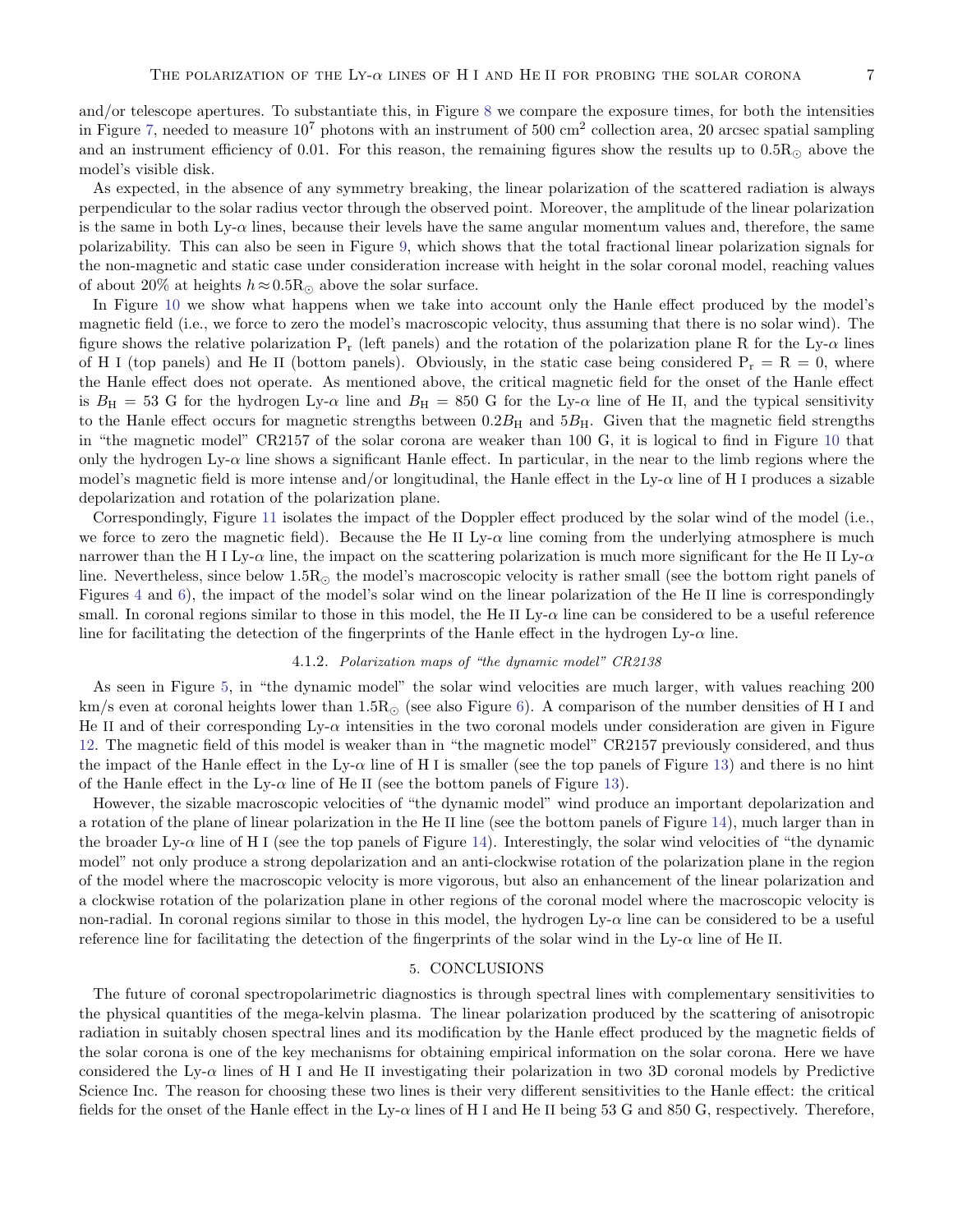## ${\large\bf SupR} \label{eq:3.1} {\large\bf SupR} \text{IYA} \text{ ET AL}.$

for the field strengths expected for the solar corona the He II Ly- $\alpha$  line is practically insensitive to the Hanle effect, and here we have investigated whether we can use the  $Ly-\alpha$  line of He II as a reference line for facilitating the determination of coronal magnetic fields via the Hanle effect in the H I Ly- $\alpha$  line.

However, there are other physical mechanisms such as the solar wind velocity, collisions, and active regions on the solar surface which affect the scattering polarization signals generated in the solar corona. Moreover, we have explored the impact of the solar wind velocities on the scattering polarization of the Ly- $\alpha$  lines of H I and He II. This is also important because the scattering atoms of H I and He II in the solar corona are irradiated by the spectral line radiation coming from the underlying solar disk, the intensity of which is an emission profile that is broader for the hydrogen Ly-α line. Therefore, the coronal atoms see a Doppler-shifted radiation field, which may have a significant impact on the anisotropy and symmetry properties of the radiation field seen by the coronal atoms. We have shown that, while the H I line is mainly sensitive to the Hanle effect, the He II line is mainly sensitive to the solar wind velocities. This is because of the much narrower He II Ly- $\alpha$  line coming from the underlying atmosphere as compared to the H I Ly- $\alpha$ line. In the present investigation we have assumed that in the solar coronal models the helium abundance is uniform, but in a future investigation we plan to consider the possibility of significant spatial variations in the coronal helium abundance, as indicated by recent suborbital space measurements [\(Moses et al. 2020\)](#page-8-4).

With the present technology, it should be possible to measure the intensity and polarization signals of both  $Ly-\alpha$  lines within  $0.5R_{\odot}$  above the Sun's visible limb, but any measurement above these heights requires much larger integration times. In regions of the solar corona within  $0.5R<sub>\odot</sub>$  of the solar surface, the solar wind velocity is usually low and the He II line may be a useful reference line to determine the coronal magnetic field via the Hanle effect in the  $Ly-\alpha$  line of H I at 1216 Å. However, there might be dynamic events producing high solar wind velocities, even within 0.5 $R_{\odot}$ above the limb. In such cases, the H I Ly- $\alpha$  line may be a useful reference line to estimate the solar wind velocities via its effects on the He II Ly- $\alpha$  line.

With the new diagnostic tool we have developed we can calculate the Stokes profiles of permitted and forbidden lines that emerge from 3D models of the solar corona and up to heliospheric distances. We are presently extending our theoretical investigations by considering various coronal forbidden lines, such as those to be observed with the Daniel K. Inouye Solar Telescope (DKIST).

### ACKNOWLEDGEMENTS

We acknowledge the funding received from the European Research Council (ERC) under the European Union's Horizon 2020 Research and Innovation Programme (ERC Advanced Grant agreement No. 742265), as well as through the projects PGC2018-095832-B-I00 and PGC2018-102108-B-I00 of the Spanish Ministry of Science, Innovation and Universities. This research made use of computing time available on the high-performance computing systems of the Instituto de Astrofísica de Canarias and we acknowledge the technical expertise and assistance provided by the Spanish Supercomputing Network. Thanks to the SOLARNET project, which has received funding from the European Union's Horizon 2020 Research and Innovation Programme under grant agreement No. 824135, we obtained computing time at the Piz Daint supercomputer of the Swiss National Supercomputing Centre (CSCS). CHIANTI is a collaborative project involving George Mason University, the University of Michigan (USA), University of Cambridge (UK) and NASA Goddard Space Flight Center (USA).

#### <span id="page-7-9"></span><span id="page-7-8"></span><span id="page-7-6"></span><span id="page-7-2"></span>REFERENCES

<span id="page-7-7"></span><span id="page-7-5"></span><span id="page-7-4"></span><span id="page-7-3"></span><span id="page-7-1"></span><span id="page-7-0"></span>

| 755, L2<br>ApJ, 909, 38<br>Bommier, V., & Sahal-Brechot, S. 1982, SoPh, 78, 157<br>Dere, K. P., Landi, E., Mason, H. E., Monsignori Fossi,<br>Casini, R. 2005, PhRvA, 71, 062505<br>B. C., & Young, P. R. 1997, A&AS, 125, 149<br>Casini, R., White, S. M., & Judge, P. G. 2017, SSRv, 210,<br>Doschek, G. A., Behring, W. E., & Feldman, U. 1974,<br>145<br>ApJL, 190, L141<br>Cushman, G. W., Farwell, L., Godden, G., & Rense, W. A.<br>Favati, B., Landi Degl'Innocenti, E., & Landolfi, M. 1987,<br>1975, J. Geophys. Res., 80, 482<br>A&A, 179, 329<br>Cushman, G. W., & Rense, W. A. 1978, SoPh, 58, 299 | Belluzzi, L., Trujillo Bueno, J., & Štěpán, J. 2012, ApJL, | Del Zanna, G., Dere, K. P., Young, P. R., & Landi, E. 2021, |
|-----------------------------------------------------------------------------------------------------------------------------------------------------------------------------------------------------------------------------------------------------------------------------------------------------------------------------------------------------------------------------------------------------------------------------------------------------------------------------------------------------------------------------------------------------------------------------------------------------------------|------------------------------------------------------------|-------------------------------------------------------------|
|                                                                                                                                                                                                                                                                                                                                                                                                                                                                                                                                                                                                                 |                                                            |                                                             |
|                                                                                                                                                                                                                                                                                                                                                                                                                                                                                                                                                                                                                 |                                                            |                                                             |
|                                                                                                                                                                                                                                                                                                                                                                                                                                                                                                                                                                                                                 |                                                            |                                                             |
|                                                                                                                                                                                                                                                                                                                                                                                                                                                                                                                                                                                                                 |                                                            |                                                             |
|                                                                                                                                                                                                                                                                                                                                                                                                                                                                                                                                                                                                                 |                                                            |                                                             |
|                                                                                                                                                                                                                                                                                                                                                                                                                                                                                                                                                                                                                 |                                                            |                                                             |
|                                                                                                                                                                                                                                                                                                                                                                                                                                                                                                                                                                                                                 |                                                            |                                                             |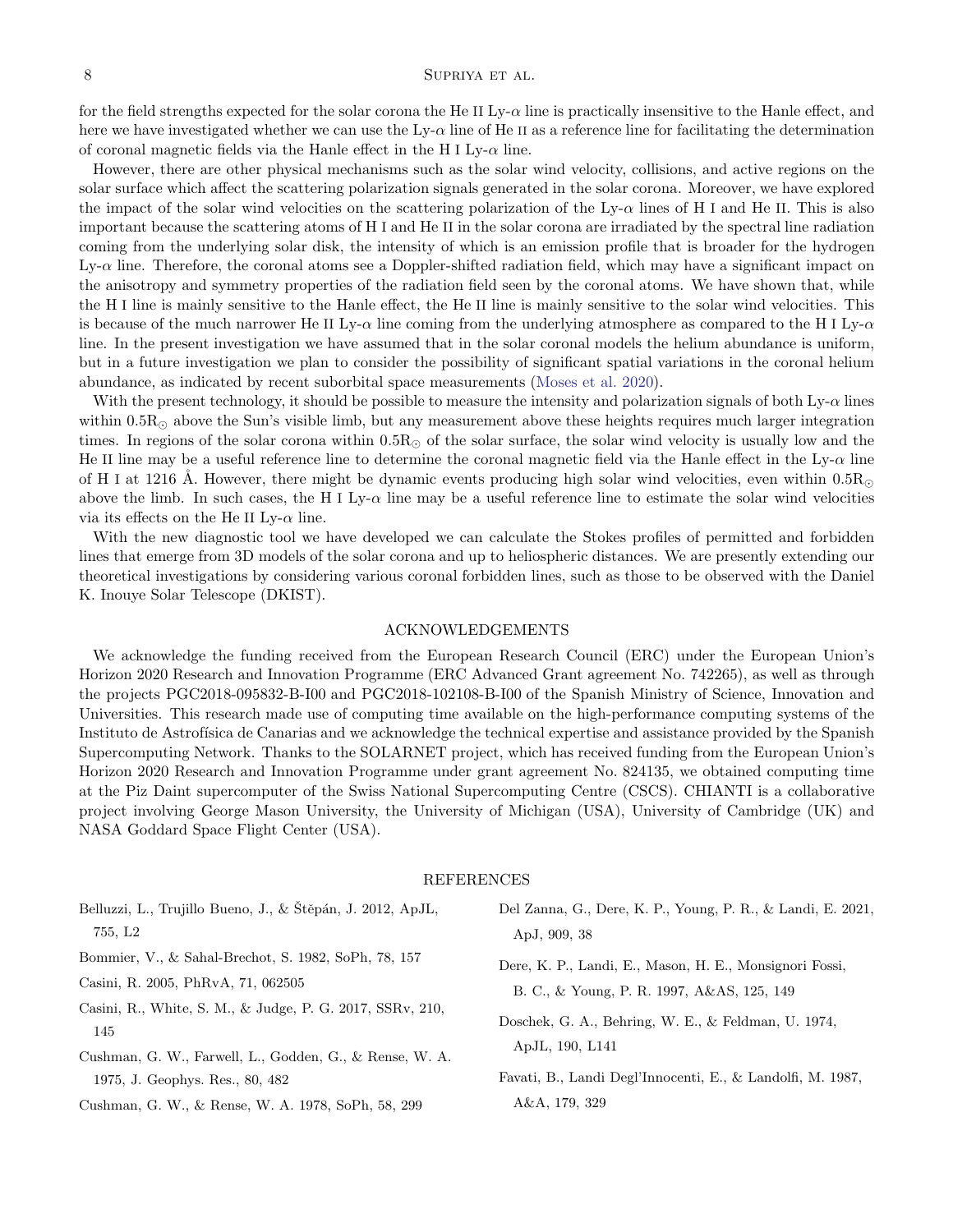- <span id="page-8-5"></span>Fineschi, S., Hoover, R. B., & Walker, Arthur B. C., J. 1992, Society of Photo-Optical Instrumentation Engineers (SPIE) Conference Series, Vol. 1546, Hydrogen Lyman-alpha coronagraph/polarimeter, ed. R. B. Hoover, 402–413
- <span id="page-8-15"></span>Fontenla, J. M., Avrett, E. H., & Loeser, R. 1993, ApJ, 406, 319
- <span id="page-8-11"></span>Gabriel, A. H., Culhane, J. L., Patchett, B. E., et al. 1995, Advances in Space Research, 15, 63
- <span id="page-8-3"></span>Gabriel, A. H., Garton, W. R. S., Goldberg, L., et al. 1971, ApJ, 169, 595
- <span id="page-8-8"></span>Khan, A., Belluzzi, L., Landi Degl'Innocenti, E., Fineschi, S., & Romoli, M. 2011, A&A, 529, A12
- <span id="page-8-9"></span>Khan, A., & Landi Degl'Innocenti, E. 2012, A&A, 543, A158
- <span id="page-8-1"></span>Landi Degl'Innocenti, E., & Landolfi, M., eds. 2004, Astrophysics and Space Science Library, Vol. 307, Polarization in Spectral Lines (LL04)
- <span id="page-8-16"></span>Lionello, R., Linker, J. A., & Mikić, Z. 2009, ApJ, 690, 902
- <span id="page-8-4"></span>Moses, J. D., Antonucci, E., Newmark, J., et al. 2020, Nature Astronomy, 4, 1134
- <span id="page-8-13"></span>Patchett, B. E., Norman, K., Gabriel, A. H., & Culhane, J. L. 1981, SSRv, 29, 431
- <span id="page-8-12"></span>Raymond, J. C., Kohl, J. L., Noci, G., et al. 1997, SoPh, 175, 645
- <span id="page-8-17"></span>Riley, P., Lionello, R., Linker, J. A., et al. 2015, ApJ, 802, 105
- <span id="page-8-7"></span>Sahal-Brechot, S., Bommier, V., & Feautrier, N. 1998, A&A, 340, 579
- <span id="page-8-6"></span>Sahal-Brechot, S., Malinovsky, M., & Bommier, V. 1986, A&A, 168, 284
- <span id="page-8-18"></span>Schmelz, J. T., Reames, D. V., von Steiger, R., & Basu, S. 2012, ApJ, 755, 33
- <span id="page-8-0"></span>Trujillo Bueno, J., Landi Degl'Innocenti, E., & Belluzzi, L. 2017, SSRv, 210, 183
- <span id="page-8-10"></span>Trujillo Bueno, J., Štěpán, J., & Belluzzi, L. 2012, ApJL, 746, L9
- <span id="page-8-14"></span>Uitenbroek, H. 2001, ApJ, 557, 389
- <span id="page-8-2"></span>Warren, H. P., Mariska, J. T., & Wilhelm, K. 1998, ApJS, 119, 105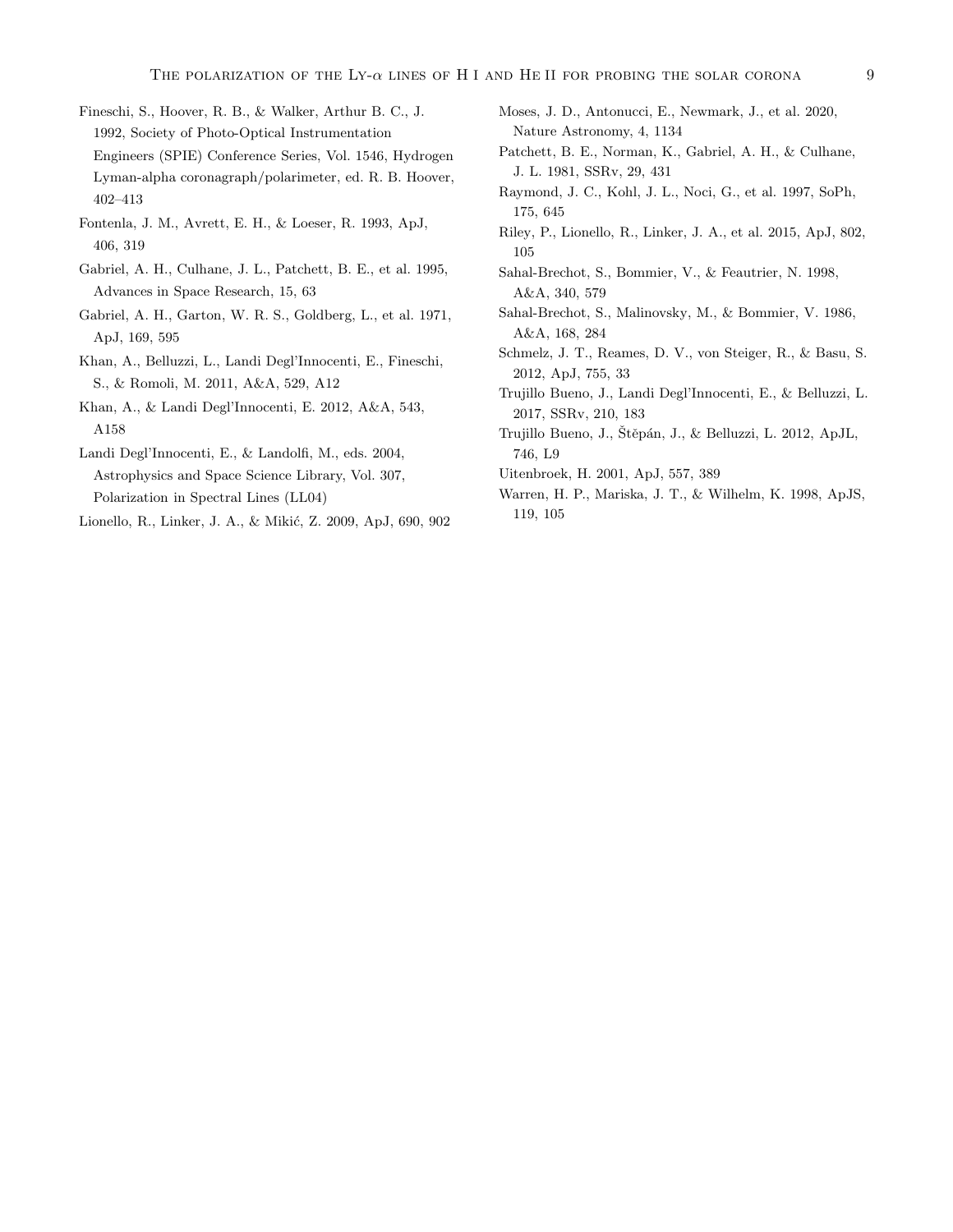

<span id="page-9-0"></span>Figure 1. Center to limb variation of the intensity profiles of the Ly  $\alpha$  lines of H I (left panel) and He II (right panel), calculated in the FAL-C solar semi-empirical model. The LOS is characterized by  $\mu = \cos\theta$ , with  $\theta$  the heliocentric angle.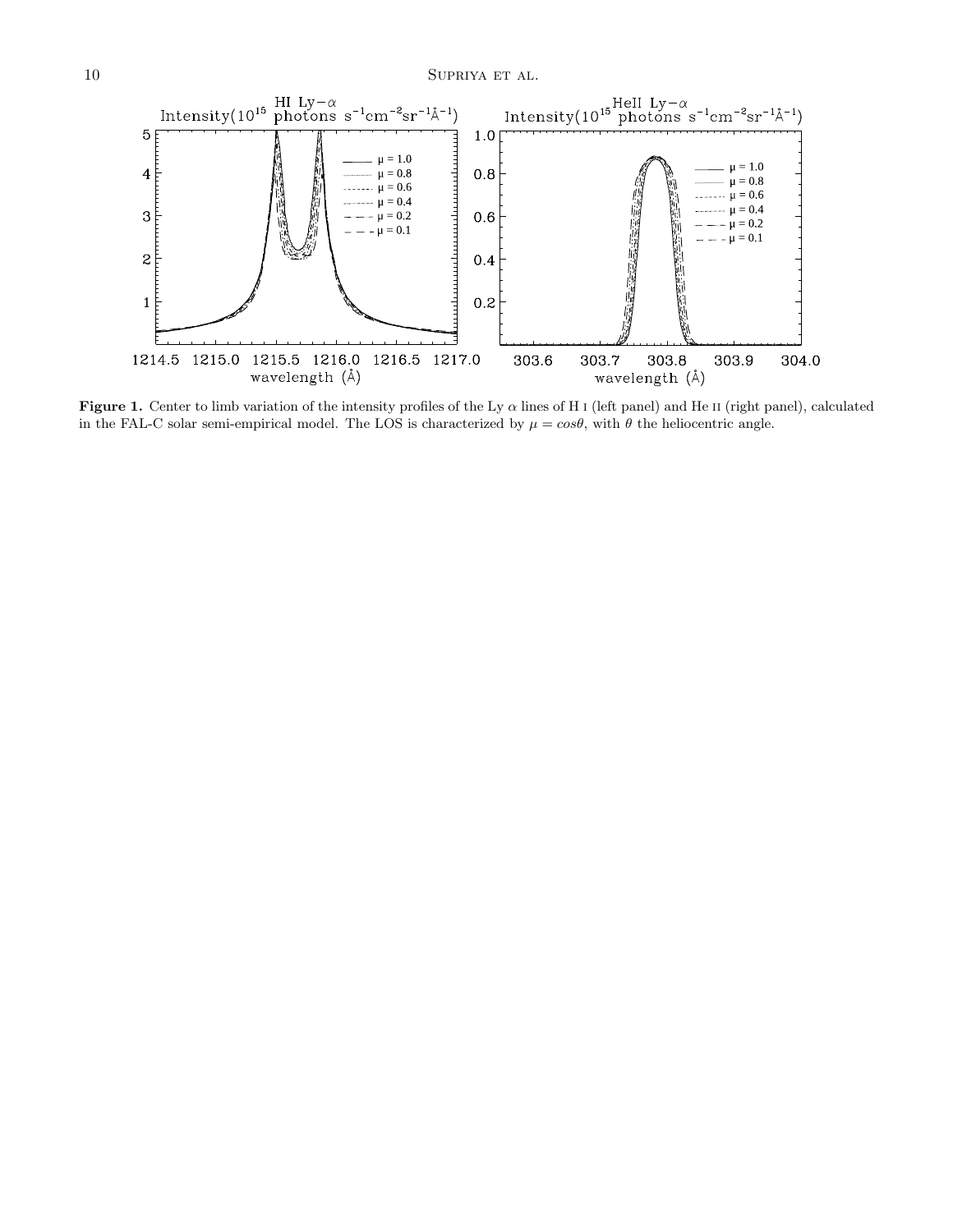

<span id="page-10-0"></span>Figure 2. Variation of the indicated components of the comoving frame radiation field tensor with the velocity of the assumed radial solar wind, for the H i Ly- $\alpha$  line (left panels) and the He II Ly- $\alpha$  line (right panels). The different curves correspond to the following heights above the solar visible disk: solid h=0.25 $R_{\odot}$ , dotted h=0.75 $R_{\odot}$ , dashed h=1.0 $R_{\odot}$ , and dot-dashed h=2.0 $R_{\odot}$ .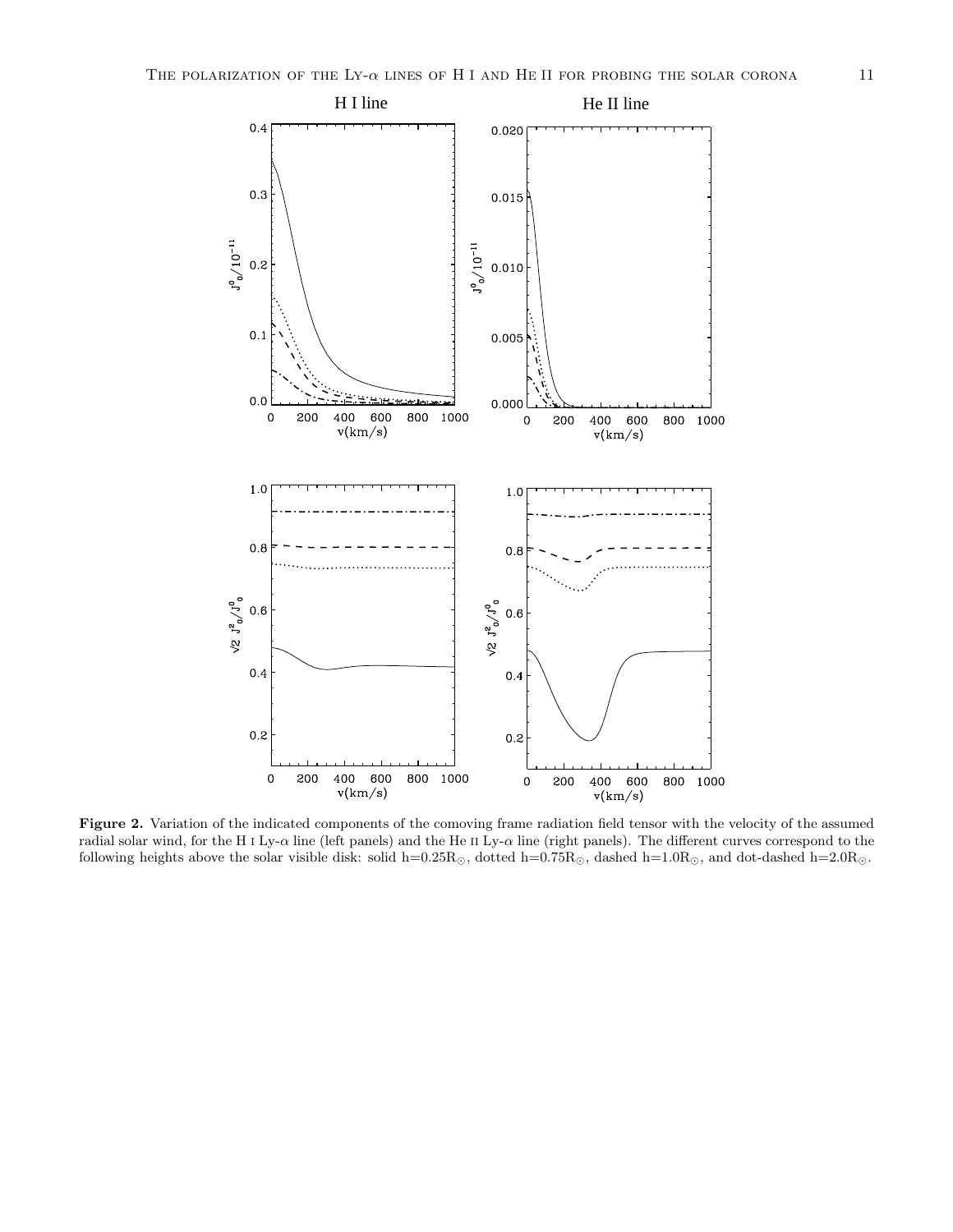

<span id="page-11-0"></span>Figure 3. The impact of non-radial solar wind velocities on the radiation field tensors for the H I Ly- $\alpha$  line (left panels) and the He II Ly- $\alpha$  line (right panels) at a height  $h = 0.01 R_{\odot}$  above the solar surface. The various curves are for the following inclinations of macroscopic velocity: thin solid-0°; dotted-15°; dashed-30°; dot-dashed-45°; dashed triple-dotted-60°; long dashed-75°; thick solid-90°. For all curves the azimuth angle of the velocity is 0°. We show only the real components of  $J_1^2$  and  $J_2^2$ , because their imaginary components are very small for the chosen azimuth.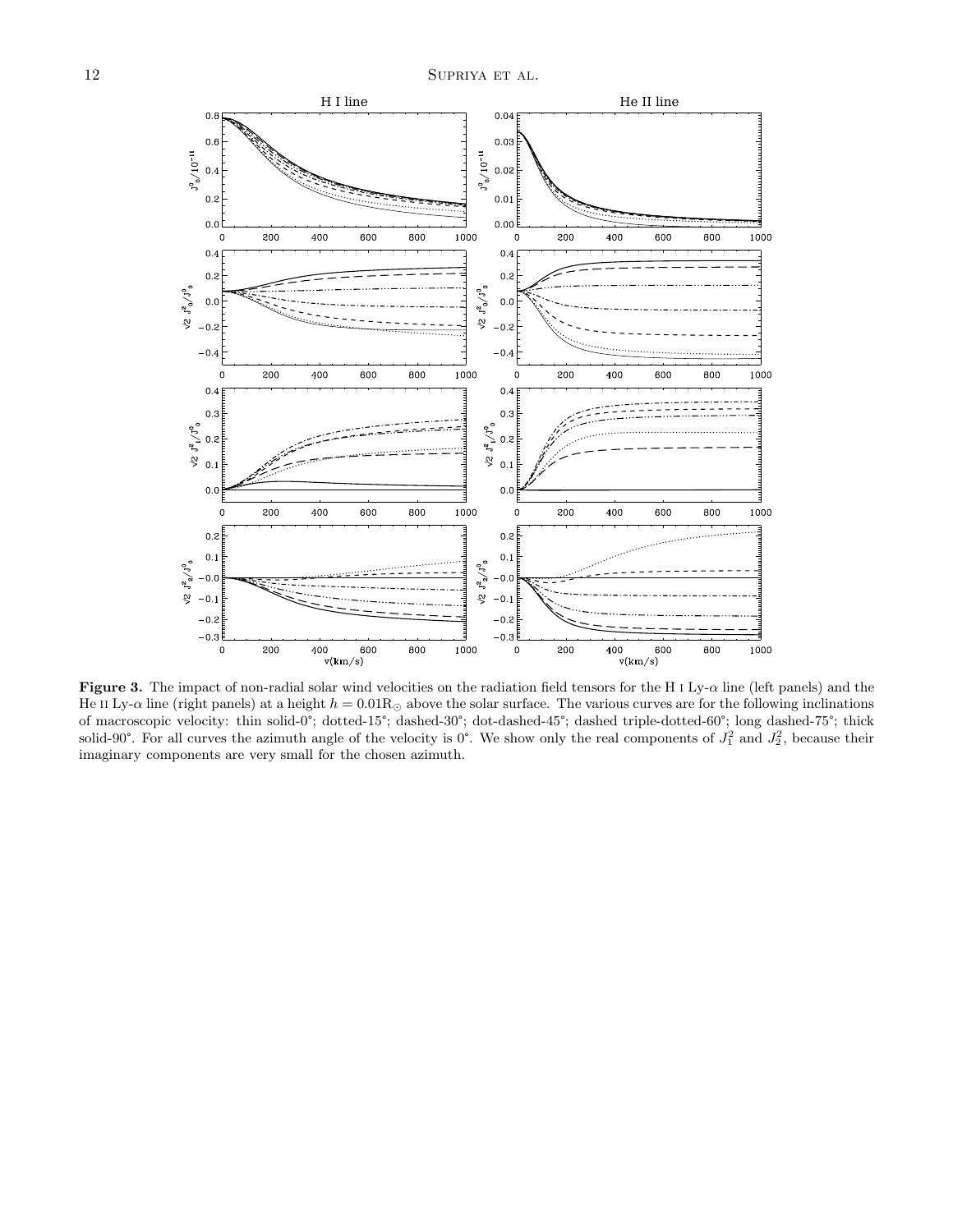

<span id="page-12-0"></span>Figure 4. Temperature, proton number density, magnetic field strength, and modulus of the macroscopic velocity for "the magnetic model" CR2157 in the POS. The solid line in the bottom right panel indicates the direction across which the variation of different quantities for this model are given in Figures [6,](#page-13-1) [8,](#page-14-1) and [12.](#page-17-0)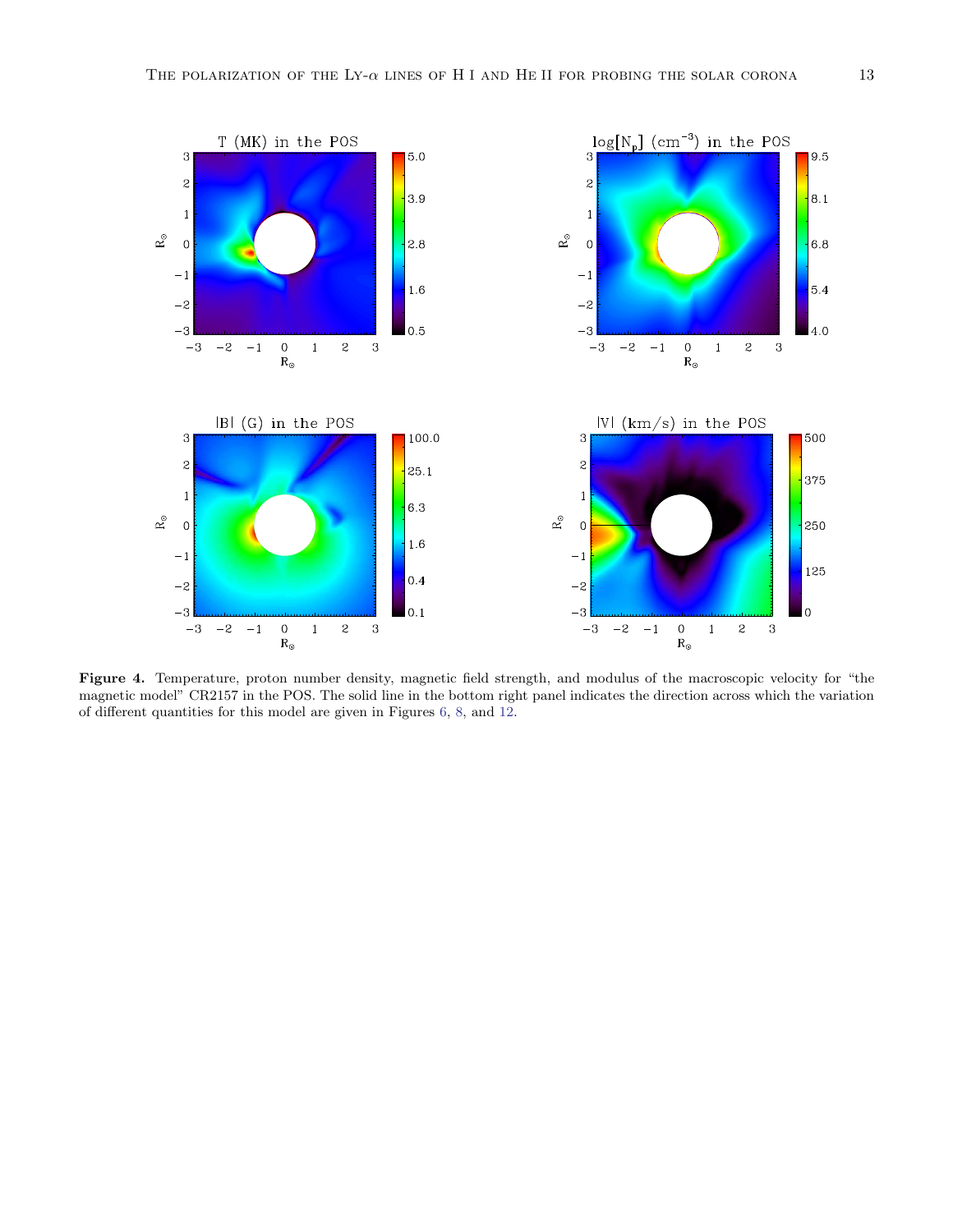

<span id="page-13-0"></span>Figure 5. Temperature, proton number density, magnetic field strength, and modulus of the macroscopic velocity for "the dynamic model" CR2138 in the POS. The solid line in the bottom right panel indicates the direction across which the variation of different quantities for this model are given in Figures [6,](#page-13-1) [8,](#page-14-1) and [12.](#page-17-0)



<span id="page-13-1"></span>Figure 6. Variation of the model's magnetic field strength and modulus of the velocity along the radial direction indicated in Figures [4](#page-12-0) and [5.](#page-13-0)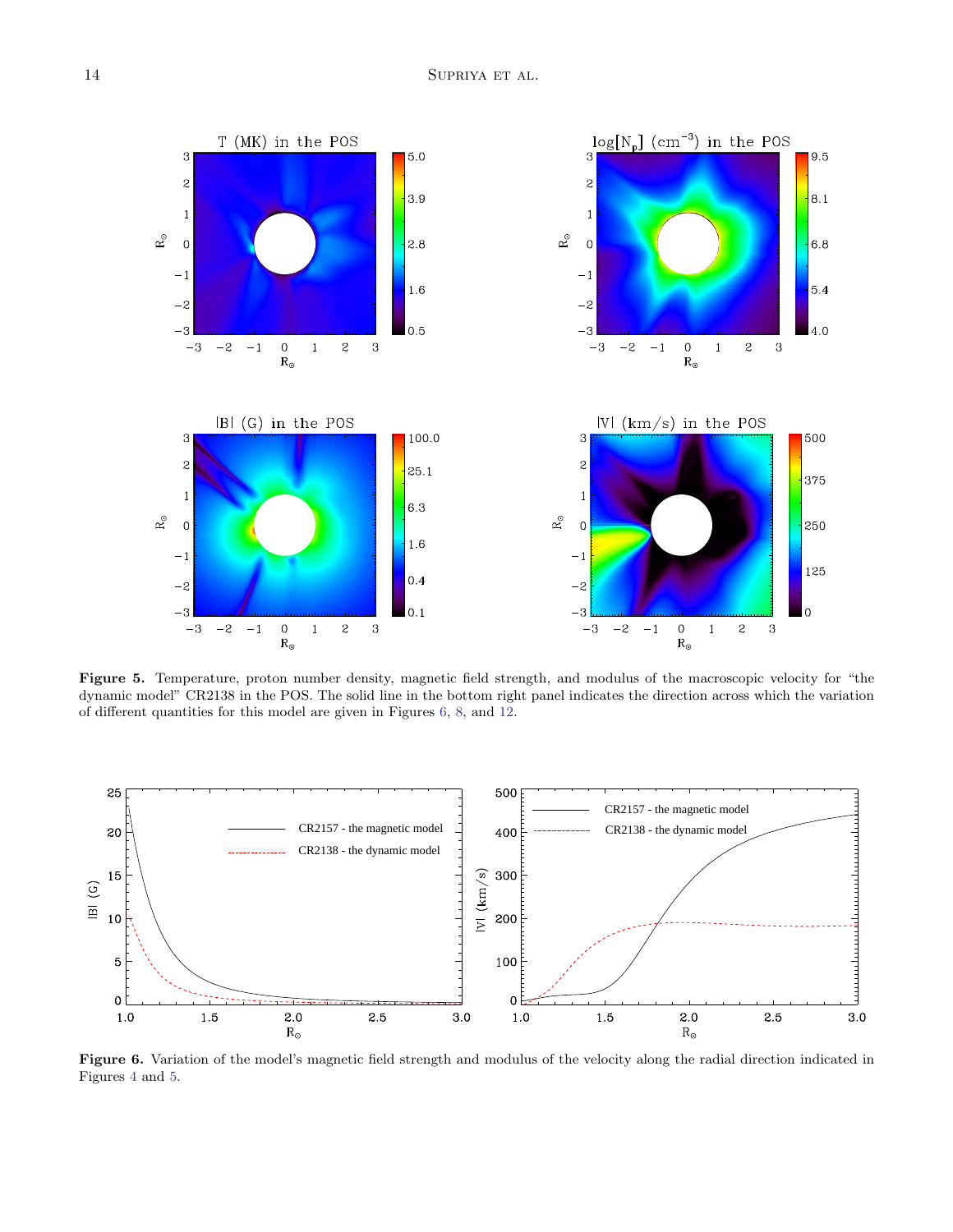

<span id="page-14-0"></span>Figure 7. The intensity of the Ly-α lines of H i (left panel) and He ii (right panel) computed in "the magnetic model" CR2157 without its magnetic field and macroscopic velocity, including the LOS integration. The black short lines indicate the direction of the linear polarization and their length the amplitude of the polarization signals.



<span id="page-14-1"></span>Figure 8. Required exposure time for the Ly- $\alpha$  lines of H i and He II along the radial direction computed for a set of parameters specified in the text.



<span id="page-14-2"></span>Figure 9. The fractional total linear polarization of the Ly- $\alpha$  lines of H i (left panel) and He II (right panel) computed in "the magnetic model" CR2157 without its magnetic field and macroscopic velocity, including the LOS integration. Like in Figure [7,](#page-14-0) the black short lines indicate the direction of the linear polarization and their length the amplitude of the polarization signals.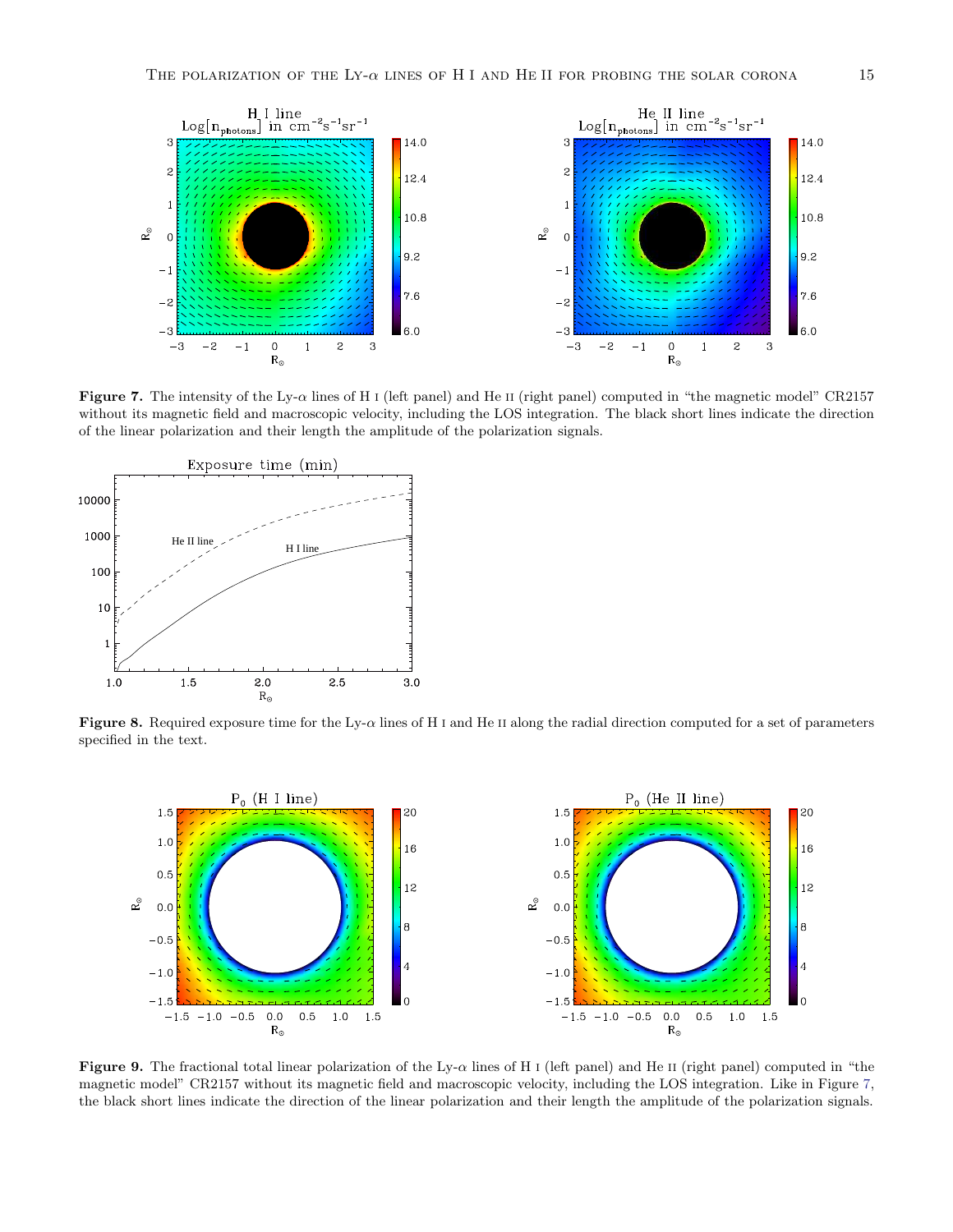

<span id="page-15-0"></span>Figure 10. The relative polarization  $P_r$  and the rotation angle R of the polarization plane of the Ly- $\alpha$  lines of H I (top panels) and the He II (bottom panels) calculated in "the magnetic model" CR2157 taking into account the Hanle effect but ignoring the model's macroscopic velocity.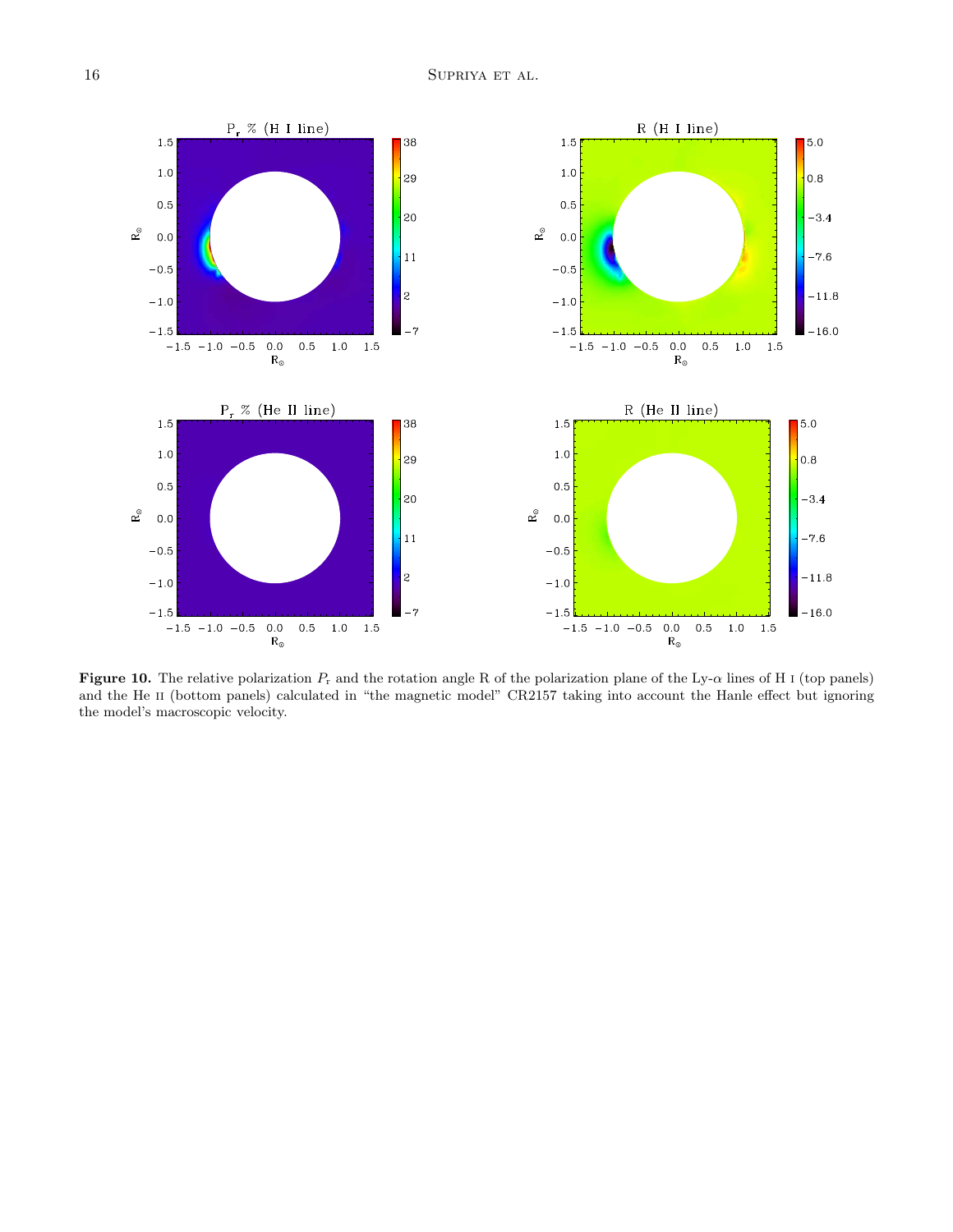

<span id="page-16-0"></span>**Figure 11.** The relative polarization  $P_r$  and the rotation angle R of the polarization plane of the Ly- $\alpha$  lines of H i (top panels) and the He II (bottom panels) calculated in "the magnetic model" CR2157 ignoring the Hanle effect but taking into account the impact of the model's macroscopic velocity.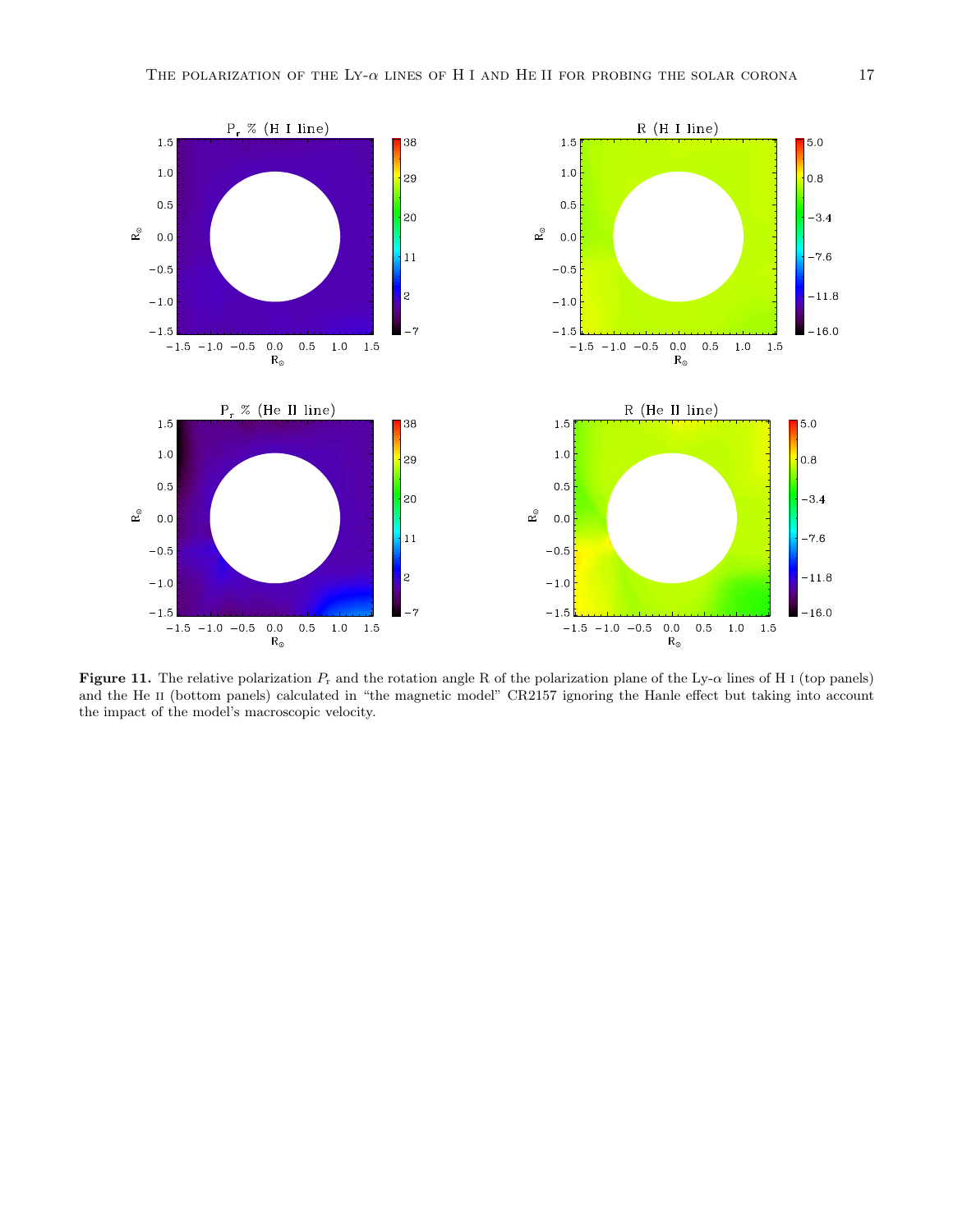

<span id="page-17-0"></span>Figure 12. Variation of the model's number density of H I and He II and of the ensuing Lyman- $\alpha$  line intensities along the radial direction indicated in Figures [4](#page-12-0) and [5.](#page-13-0) Both these quantities are obtained after the LOS integration.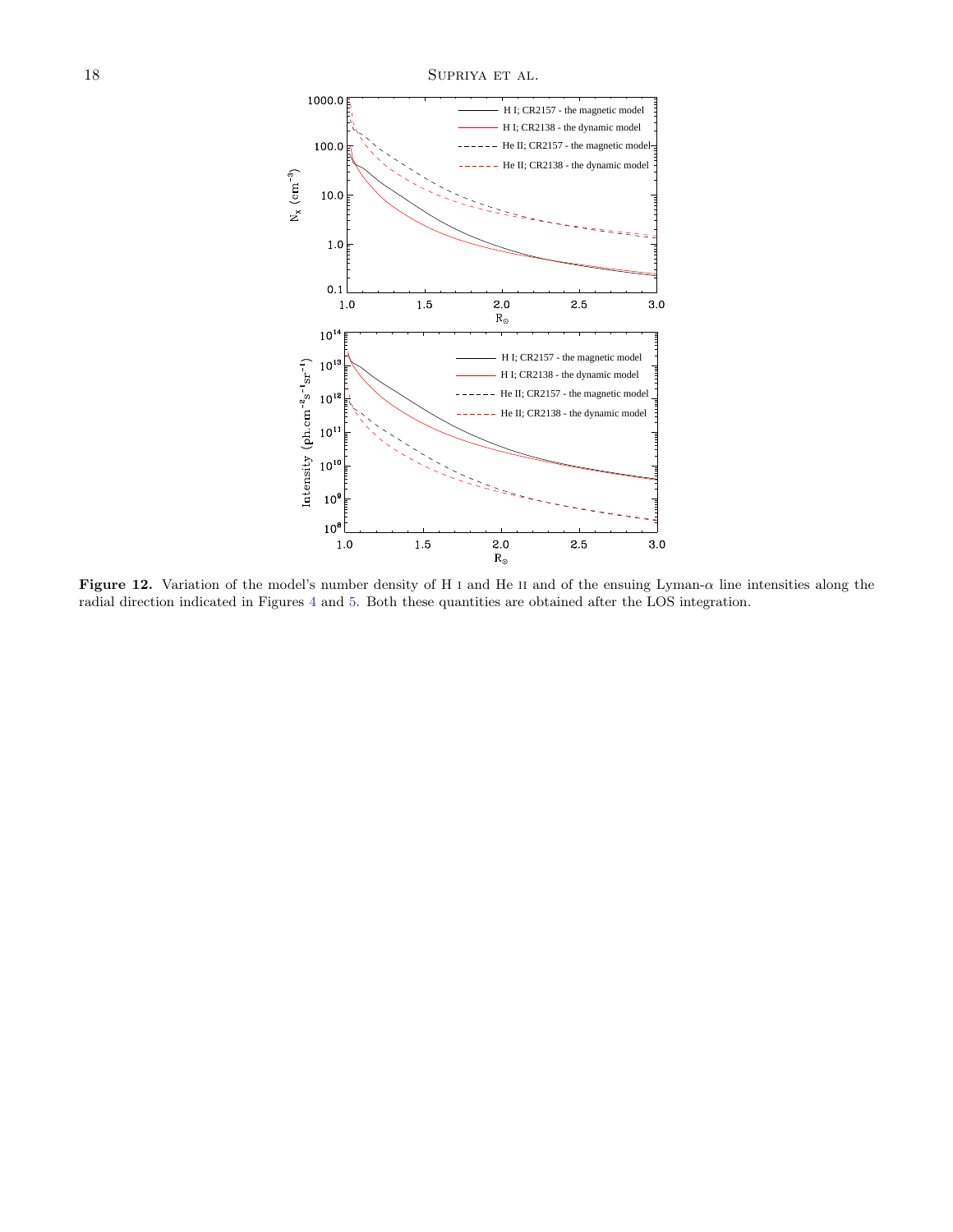

<span id="page-18-0"></span>Figure 13. Same as Figure [10](#page-15-0) but for "the dynamic model" CR2138.